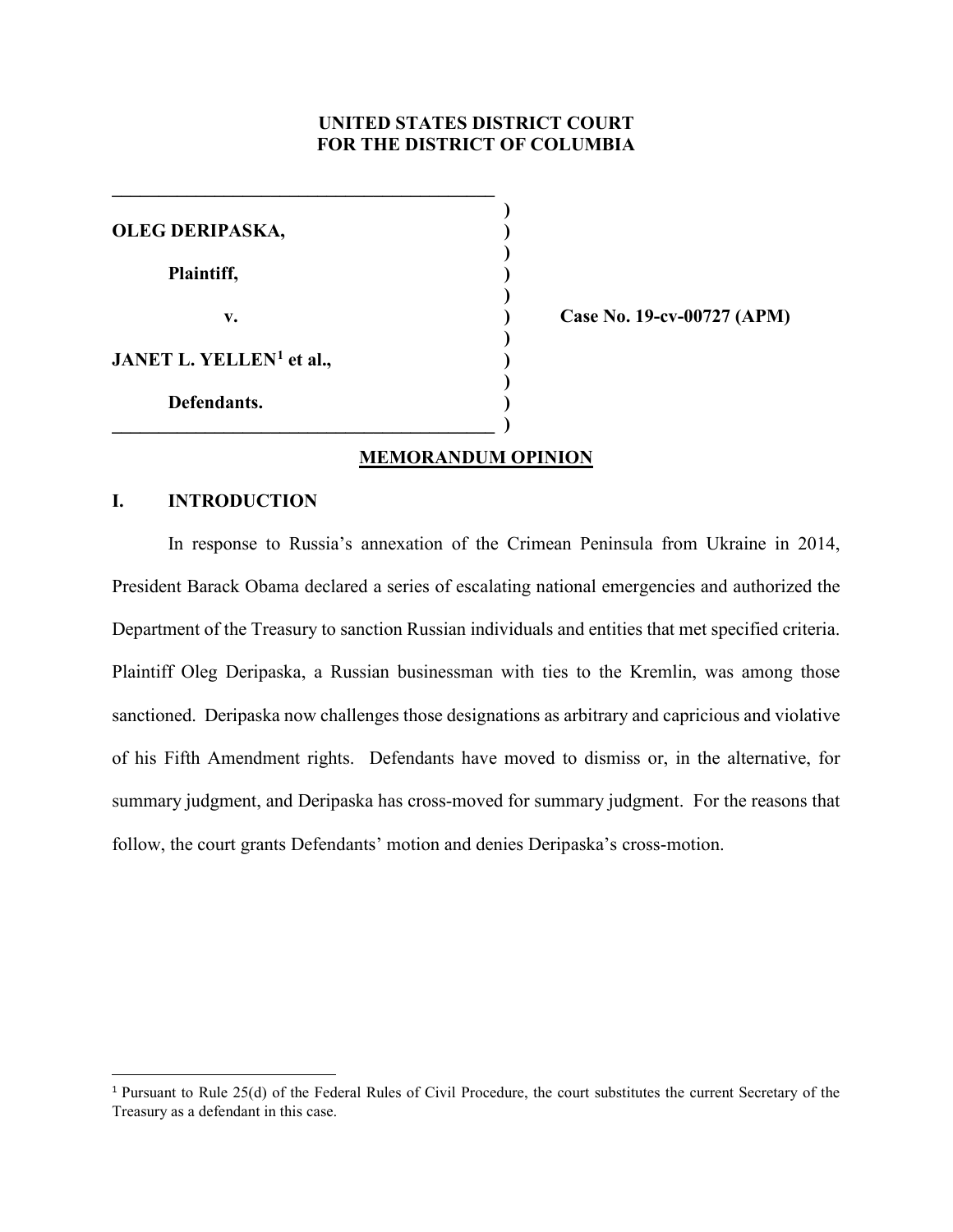### **II. BACKGROUND**

### **A. Statutory Background**

# *1. International Emergency Economic Powers Act*

Pursuant to the International Emergency Economic Powers Act ("IEEPA"), the President possesses the authority to impose sanctions to "deal with an unusual and extraordinary threat with respect to which a national emergency has been declared." 50 U.S.C. § 1701(b). Upon declaring a national emergency, the President can block "any right, power, or privilege" in "any property in which any foreign country or a national thereof has any interest by any person." *Id.*  $§ 1702(a)(1)(B).$ 

In Executive Order 13660, issued in 2014, President Obama declared a national emergency in response to Russia's assertion of "governmental authority in the Crimean region without the authorization of the Government of Ukraine." Exec. Order No. 13660, Blocking Property of Certain Persons Contributing to the Situation in Ukraine, 79 Fed. Reg. 13,493, 13,493 (Mar. 6, 2014). Executive Order 13660 authorized sanctions against, among others, persons "responsible for or complicit in" the Russian annexation of Crimea. *Id.* 

The President quickly followed that declaration with two additional executive orders that permitted sanctions against an even broader swath of individuals. First, he issued Executive Order 13661 ("E.O. 13661"), which "expand[ed] the scope of the national emergency declared in Executive Order 13660" in response to "the actions and policies of the Government of the Russian Federation with respect to Ukraine, including the recent deployment of Russian Federation military forces in the Crimea region of Ukraine." Exec. Order No. 13661, Blocking Property of Additional Persons Contributing to the Situation in Ukraine, 79 Fed. Reg. 15,535, 15,535 (Mar. 16, 2014). As relevant to this case, E.O. 13661 authorizes the Department of the Treasury to block the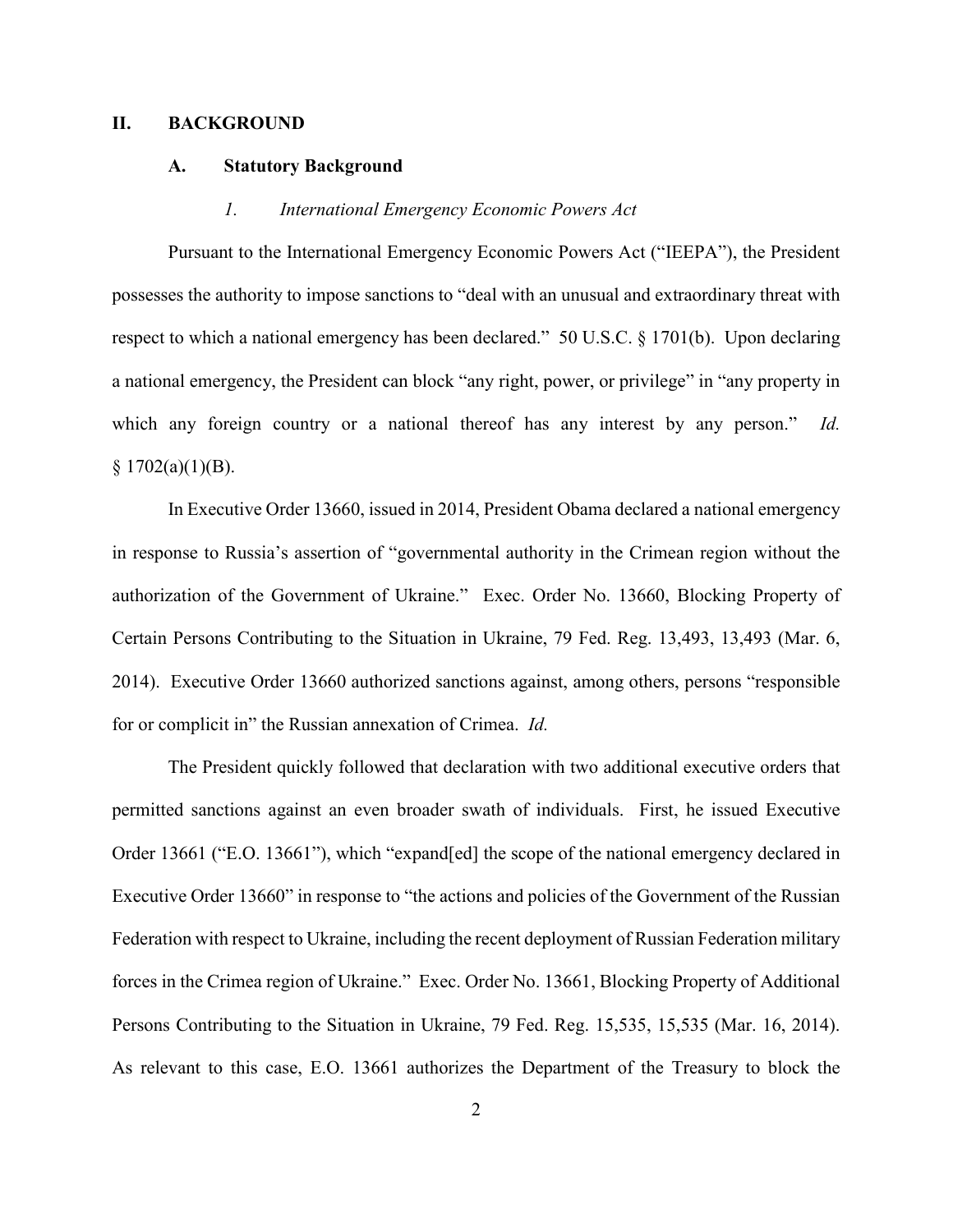property and interests of "persons determined by the Secretary of the Treasury, in consultation with the Secretary of State[,] . . . to be owned or controlled by, or to have acted or purported to act for or on behalf of, directly or indirectly[,] . . . a senior official of the Government of the Russian Federation." *Id.* at 15,535, § 1(a)(ii)(C)(1). The term "person" was defined to mean "an individual or entity." *Id.* at 15,536, § 6(a).

Four days later, President Obama again "expand[ed] the scope of the national emergency declared in Executive Order 13660" in response to Russia's "purported annexation of Crimea and its use of force in Ukraine." Exec. Order No. 13662, Blocking Property of Additional Persons Contributing to the Situation in Ukraine, 79 Fed. Reg. 16,169, 16,169 (Mar. 20, 2014). As relevant here, Executive Order 13662 ("E.O. 13662") permitted the blocking of property and interests of "any person determined by the Secretary of the Treasury, in consultation with the Secretary of State[,] . . . to operate in such sectors of the Russian Federation economy as may be determined by the Secretary of the Treasury, in consultation with the Secretary of State, such as financial services, energy, metals and mining, engineering, and defense and related materiel." *Id.* at 16,169, § 1(a)(i). The Secretary of the Treasury later determined that E.O. 13662 should "apply to the financial services and energy sectors of the Russian Federation economy." A.R. at  $21.^2$ 

# *2. Countering America's Adversaries Through Sanctions Act*

This case also implicates a different act of Congress: the Countering America's Adversaries Through Sanctions Act ("CAATSA"), which, among other things, imposed new sanctions on Iran, Russia, and North Korea. *See* Pub. L. No. 115-44, 131 Stat. 886 (Aug. 2, 2017). As pertinent here, Section 241 of CAATSA requires "the Secretary of the Treasury, in consultation with the Director of National Intelligence and the Secretary of State," to submit "a detailed report"

 $\overline{\phantom{a}}$ 

<sup>&</sup>lt;sup>2</sup> Citations to the unclassified Administrative Record ("A.R.") can be found in the Joint Appendix, ECF No. 43.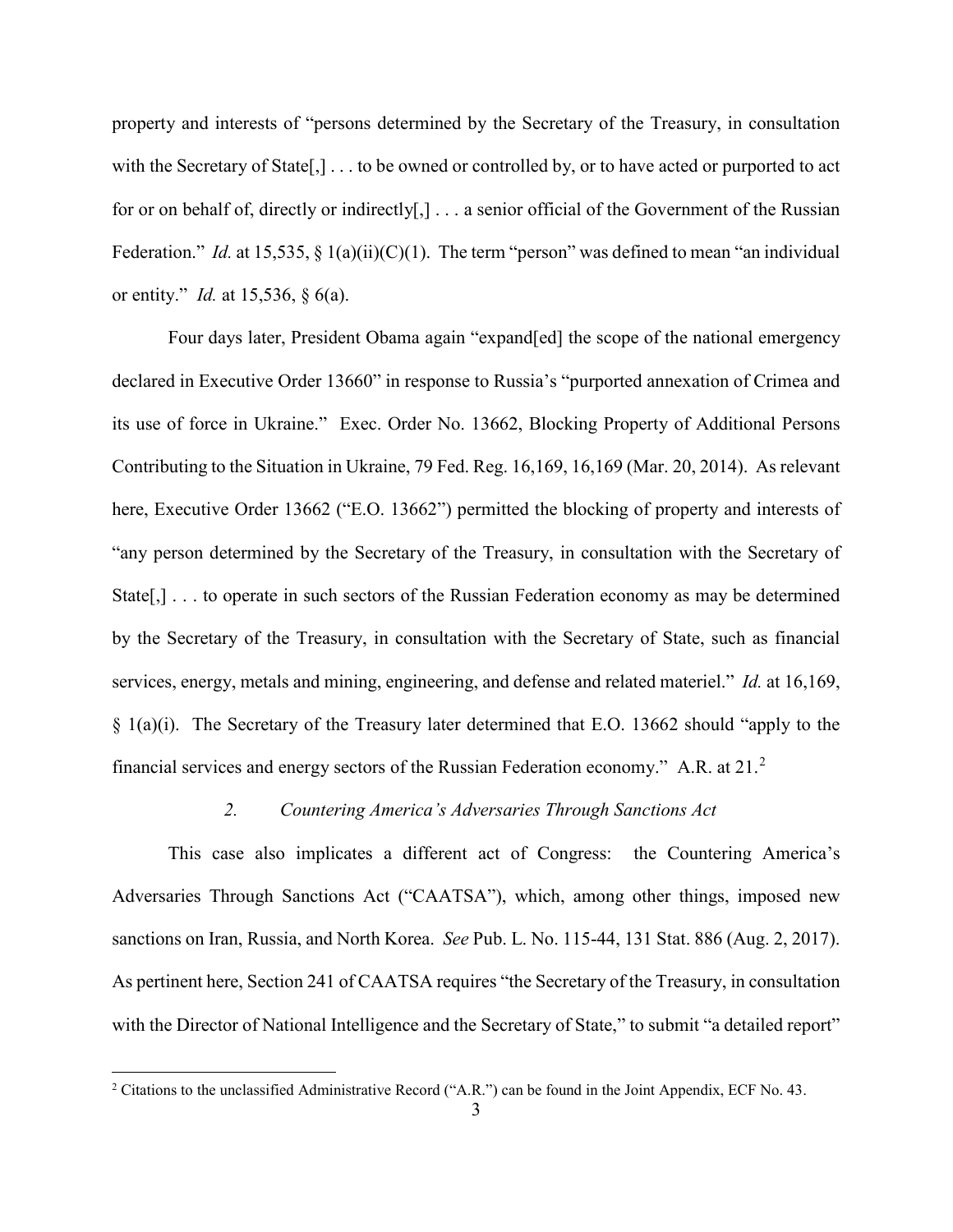to congressional committees on "[s]enior foreign political figures and oligarchs in the Russian Federation" ("Section 241 Report"). *Id.* § 241(a)(1). Such report shall identify "the most significant senior foreign political figures and oligarchs in the Russian Federation, as determined by their closeness to the Russian regime and their net worth." *Id.* § 241(a)(1)(A).

# **B. Factual Background**

# *1. CAATSA*

On January 29, 2018, the Secretary of the Treasury produced the Section 241 Report. *See* Dep't of Treasury, Report to Congress Pursuant to Section 241 of the Countering America's Adversaries Through Sanctions Act of 2017 Regarding Senior Foreign Political Figures and Oligarchs in the Russian Federation and Russian Parastatal Entities (Jan. 29, 2018), http://produpp-image-read.ft.com/40911a30-057c-11e8-9650-9c0ad2d7c5b5 [hereinafter Section 241 Report]. The Section 241 Report listed senior foreign political figures and oligarchs in the Russian Federation "based on objective criteria related to individuals' official position[s] in the case of senior political figures, or a net worth of \$1 billion or more for oligarchs." *Id.* at 1. The Secretary further stated that the Section 241 Report was "not a sanctions list, and the inclusion of individuals or entities in th[e] report . . . does not and in no way should be interpreted to impose sanctions on those individuals or entities." *Id.* at 2. An individual's inclusion in the Report likewise did not mean that the individual met "the criteria for designation under any sanctions program," nor did it "give rise to, or create any other restrictions, prohibitions, or limitations on dealings with such persons by either U.S. or foreign persons." *Id.* Instead, the list was "prepared and provided exclusively in response to Section 241 of CAATSA." *Id.* Plaintiff Oleg Deripaska appeared on the list of oligarchs. *Id.* at 7.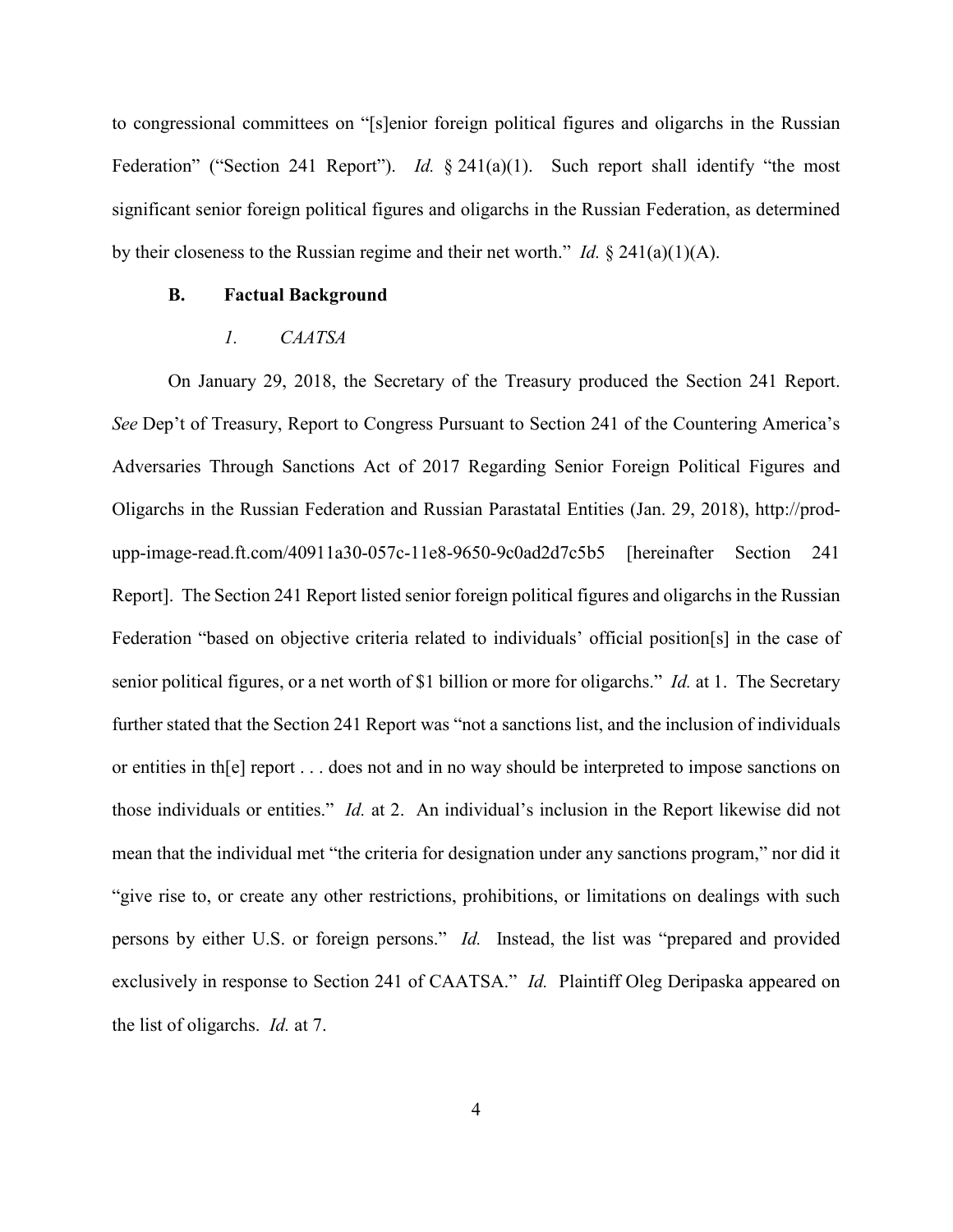# *2. Deripaska's Listing Under E.O. 13661 and E.O. 13662*

# a. The initial listing

Months later, on April 6, 2018, the Office of Foreign Assets Control ("OFAC") announced that Deripaska would be sanctioned because he met "one or more of the criteria for designation set forth in" E.O. 13661 and E.O. 13662. A.R. at 1. Additionally, several Deripaska-related entities, including En+ Group PLC ("En+"), Gaz Group ("Gaz"), JSC Eurosibenergo ("ESE"), and United Company Rusal PLC ("Rusal"), simultaneously were blocked because of their affiliation with Deripaska. *Id.* at 2–3.

OFAC prepared an Evidentiary Memorandum, dated April 5, 2018, explaining the bases for sanctioning Deripaska under E.O. 13661 and E.O. 13662. *Id.* at 6–11. The Evidentiary Memorandum explained that OFAC had blocked Deripaska under E.O. 13661 because he had "acted or purported to act for or on behalf of, directly or indirectly, a senior official of the Government of the Russian Federation"—namely, Russian President Vladimir Putin. *See id.* at 8. Most of the bases for designating Deripaska due to his actions on behalf of Putin contain classified information and therefore are not disclosed to Deripaska or the public. <sup>3</sup> A redacted, unclassified version of the Memorandum, however, mentions public reports that Deripaska bought an aluminum plant in Montenegro in 2005 at Putin's behest so that the Kremlin could develop "an area of influence in the Mediterranean." *Id.* (internal quotation marks omitted).

Because of the heavy redactions to the Evidentiary Memorandum, OFAC provided Deripaska with an unclassified summary of the bases for his designation. *See* Second Am. Compl., ECF No. 26 [hereinafter SAC], Ex. C, ECF No. 26-3 [hereinafter Unclassified Summary], at 3. The unclassified summary identified six bases for Deripaska's designation. These bases included

 $\overline{\phantom{a}}$ 

<sup>&</sup>lt;sup>3</sup> The court has reviewed *in camera* a classified administrative record submitted by Defendants.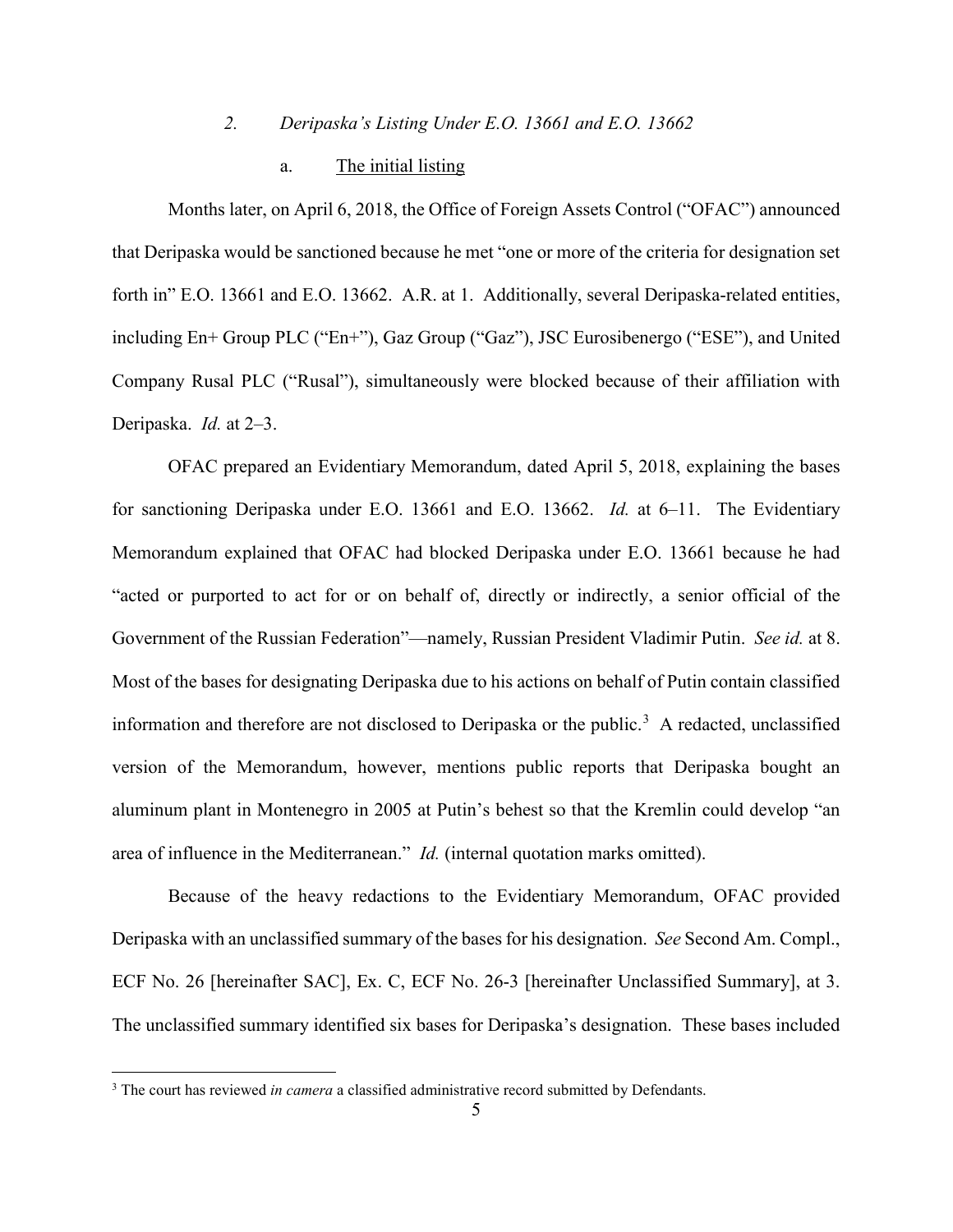that (1) Putin "reportedly compelled" Deripaska to make an \$800 million investment in the 2014 Sochi Olympics, and that, (2) as of late January 2018, Deripaska financed projects upon the request of Putin and senior Russian officials. *Id.* Additionally, (3) Deripaska "reportedly once cancelled an IPO of his company, Gaz, to hide Russian President Vladimir Putin's money laundering through the company, as recently as September 2017," and (4) "[i]n December 2016, Deripaska was reportedly identified as one of the individuals holding assets and laundering funds on behalf of Russian President Vladimir Putin." *Id.* Moreover, (5) "Deripaska's business activity was reportedly used, on at least one occasion, as a cover to facilitate the transfer of funds for the personal use of then Russian Prime Minister Vladimir Putin" in July 2011. *Id.* And, finally, (6) "Deripaska reportedly acted on verbal instructions from President Vladimir Putin in a highlevel bilateral meeting between Russian and Kyrgyz representatives." *Id.* 

With respect to Deripaska's designation under E.O. 13662, the Evidentiary Memorandum explains that Deripaska was sanctioned for operating in the energy sector of the Russian Federation economy. A.R. at 9. That designation stemmed primarily from two sources: Deripaska's work with the World Economic Forum and his ownership of private power companies. *See id.* at 9–10. OFAC explained that Deripaska's website touted his role in World Economic Forum energyrelated projects, including projects titled "New Energy Architecture" and "Interaction between the Power Industry and Society." *Id.* at 9. He also served as a representative on the Asia-Pacific Economic Cooperation Business Advisory Council, "focus[ing] on multiple issues including energy efficiency and energy security."<sup>4</sup> *Id.* at 10. OFAC further pointed to Deripaska's

l

<sup>&</sup>lt;sup>4</sup> The Asia-Pacific Economic Cooperation ("APEC") Business Advisory Council "advise<sup>[s]"</sup> the heads of state for Asia-Pacific countries "on issues of interest to business," "presents recommendations," and identifies "business-sector priorities and concerns." Asia-Pac. Econ. Coop., APEC Business Advisory Council (last updated Jan. 2021), https://www.apec.org/Groups/Other-Groups/APEC-Business-Advisory-Council. Members of the Council "are appointed by their respective economic leaders and represent a range of business sectors." *Id.*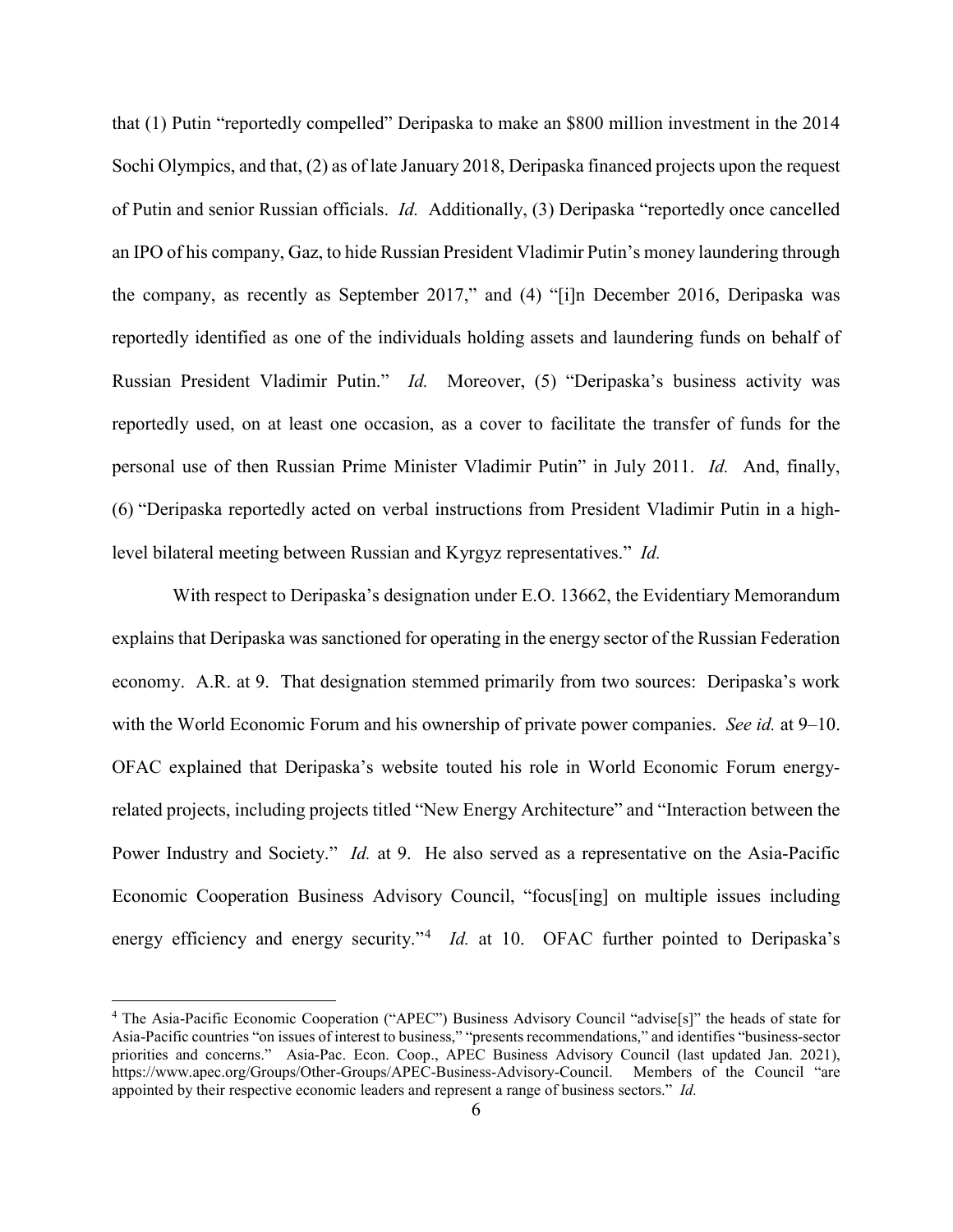ownership interests in En+ and ESE as evidence of his operation in Russia's energy sector. *Id.*  The Evidentiary Memorandum described En+, of which Deripaska was the majority shareholder, as "a leading international vertically integrated aluminum and power producer with core assets located in Russia." *Id.* at 10 & n. 12 (internal quotation marks omitted). En+ in turn owns 100% of ESE, "the largest private power company in Russia, [which] produces around 9 percent of Russia's total electricity generation." *Id.* ESE and En+ were both blocked as a result of Deripaska's designation. *See id.* at 3.

In December 2018, Deripaska and OFAC agreed to a Terms of Removal Agreement that resulted in the delisting of En+, ESE, and another En+-affiliated entity, Rusal. *See id.* at 212. The agreement, among other things, required Deripaska to reduce his majority ownership in En+ to no more than 45% of shares, "prohibited [him] from voting more than 35% of En+ shares," and limited him to nominating four of En+'s twelve directors. *Id.* at 213–14. The Removal Agreement also imposed various other restrictions that limited Deripaska's direct ownership and control of ESE and Rusal. *See id.* at 216–18. These conditions are to "remain in place for as long as Deripaska remains on the [Specially Designated Nationals and Blocked Persons] List." *Id.* at 218.

#### b. Deripaska's delisting request

Deripaska later submitted a petition to OFAC seeking delisting under E.O. 13662. He asserted that his original designation "was both factually and legally insufficient" and that his reduced ownership in En+ constituted "a change in circumstances." *Id.* at 160. Deripaska argued that his initial designation was without basis because his work for the World Economic Forum did not relate to *Russia's* energy sector and that the "energy sector," for purposes of E.O. 13662, does not include power generation activities. *See id.* at 160–61. OFAC rejected both of these arguments in March 2020.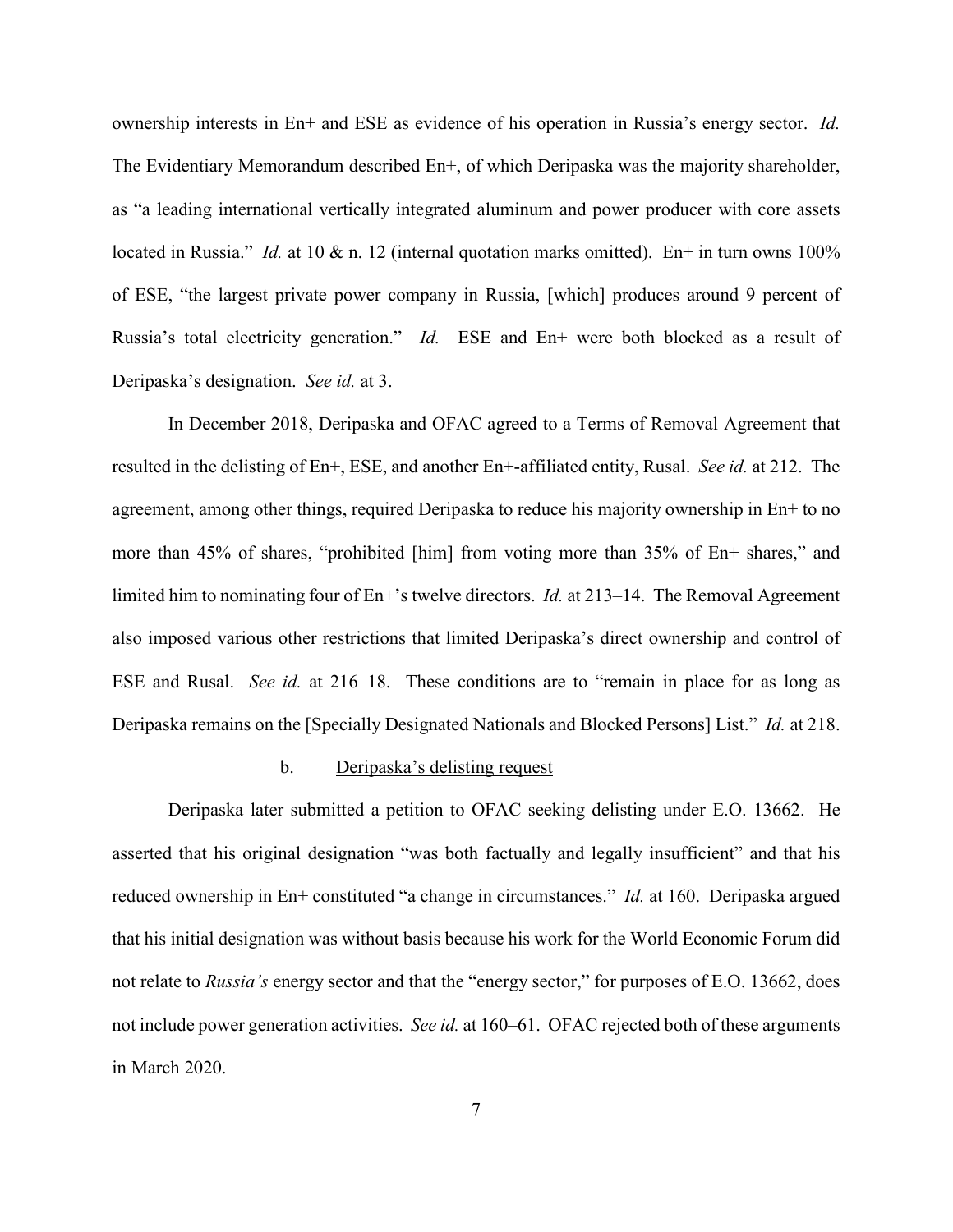First, it explained that Deripaska's work for the World Economic Forum constituted operation in Russia's energy sector because (1) Deripaska "participated in these projects as part of his work in the En+ Group," which operates in the Russian economy, and (2) he participated in other projects "as the appointee of the Russian Federation government and to represent a business sector of the Russian Federation economy." *Id.* at 161. OFAC further stated that the term "energy sector" was undefined in E.O. 13662 and that the narrower definitions Deripaska proffered for "energy sector" were inapplicable to the Ukraine sanctions program. *Id.* at 162. Finally, OFAC rejected Deripaska's argument that his divestment of his ownership stake in En+ required his delisting. OFAC concluded that Deripaska's "continued ownership in En+ and ESE," although reduced, nonetheless constituted "evidence of [his] continued operation in the energy sector of the Russian Federation economy." *Id.* at 163–64. OFAC therefore denied Deripaska's delisting petition. *Id.* at 158.

# **C. Procedural Background**

On March 15, 2019, Deripaska filed the Complaint in this matter, challenging his designations under E.O. 13661 and E.O. 13662, as well as his identification in the Section 241 Report. *See* Compl., ECF No. 1. Thereafter, Deripaska sought administrative reconsideration of his E.O. 13662 designation and amended his Complaint to drop his challenges relating to E.O. 13662. *See* Am. Compl., ECF No. 7, ¶ 6. After OFAC denied his reconsideration request, A.R. at 158, Deripaska filed the operative Second Amended Complaint, in which he once again challenges his designation under E.O. 13661 and E.O. 13662. *See* SAC. He also launches new challenges to OFAC's refusal to delist him under E.O. 13662 and his inclusion in the Section 241 Report. *See id*. Defendants have moved to dismiss or, in the alternative, for summary judgment, Defs.' Mot. to Dismiss or, in the Alternative, for Summ. J., ECF No. 27 [hereinafter Defs.' Mot.],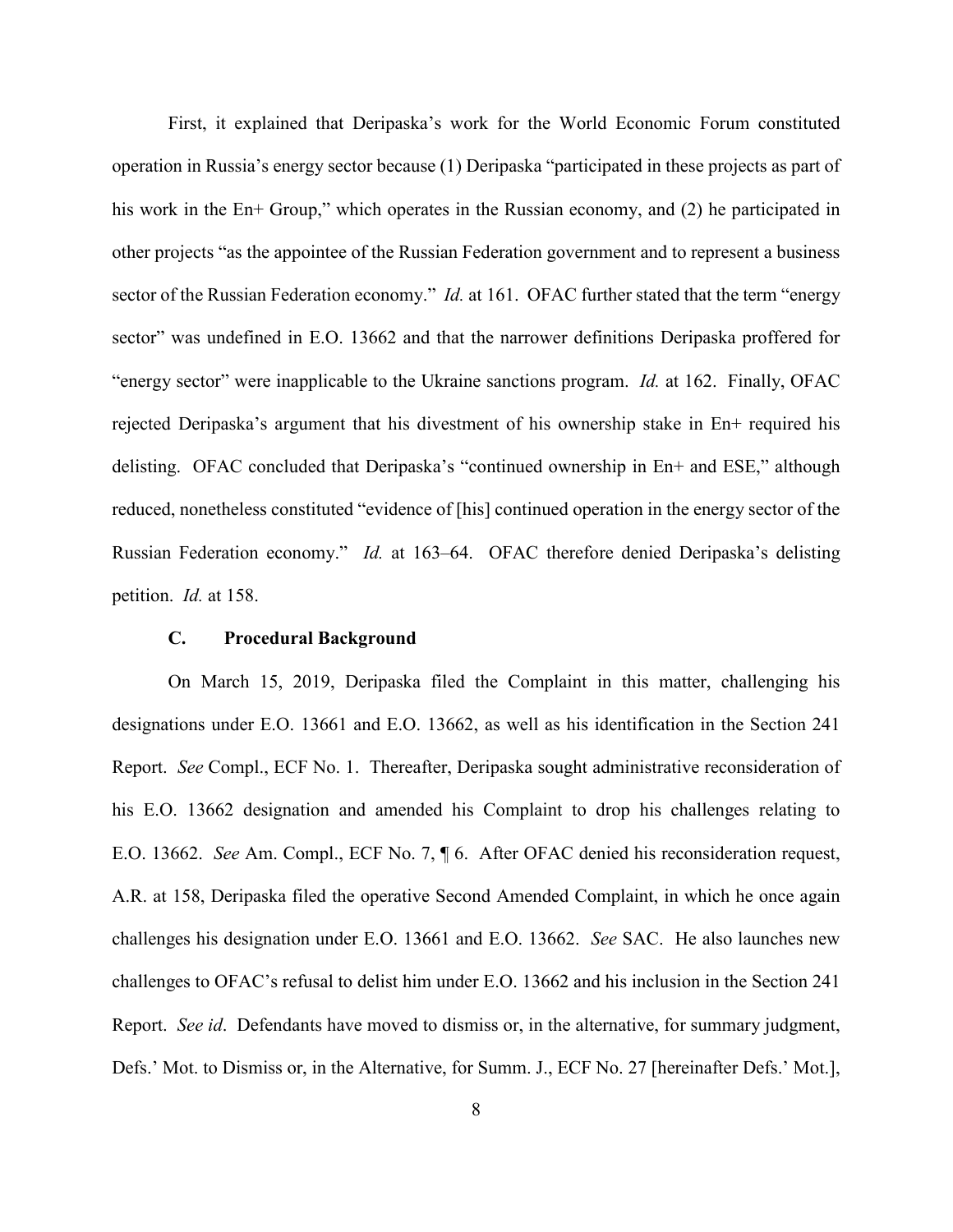and Deripaska has cross-moved for summary judgment, Pl.'s Cross-Mot. for Summ. J., ECF No. 31 [hereinafter Pl.'s Mot.].

After briefing on the parties' cross-motions was complete, Deripaska moved to supplement the administrative record. *See* Pl.'s Mot. to Suppl. the Administrative R., ECF No. 36. The court denied that motion on December 29, 2020. *See Deripaska v. Mnuchin*, No. 19-cv-727 (APM), 2020 WL 7828783 (D.D.C. Dec. 29, 2020).

# **II. LEGAL STANDARD**

"To survive a motion to dismiss, a complaint must contain sufficient factual matter to state a claim to relief that is plausible on its face." *Sickle v. Torres Advanced Enter. Sols., LLC*, 884 F.3d 338, 344–45 (D.C. Cir. 2018) (alteration omitted) (quoting *Ashcroft v. Iqbal*, 556 U.S. 662, 678 (2009)). A claim is facially plausible "when the plaintiff pleads factual content that allows the court to draw the reasonable inference that the defendant is liable for the misconduct alleged." *Iqbal*, 556 U.S. at 678.

"[S]ummary judgment is the mechanism for deciding whether as a matter of law an agency action is supported by the administrative record and is otherwise consistent with the [Administrative Procedure Act ('APA')] standard of review." *Louisiana v. Salazar*, 170 F. Supp. 3d 75, 83 (D.D.C. 2016). In reviewing an agency action under the APA, "the district judge sits as an appellate tribunal," and "[t]he entire case on review is a question of law." *Am. Bioscience, Inc. v. Thompson*, 269 F.3d 1077, 1083 (D.C. Cir. 2001) (internal quotation marks omitted). The court's analysis must be confined to the administrative record and should involve "neither more nor less information than" was before "the agency when it made its decision." *CTS Corp. v. EPA*, 759 F.3d 52, 64 (D.C. Cir. 2014) (internal quotation marks omitted). The district court's "review is 'narrow' and [it] will 'not substitute [its] judgment for that of the agency.'" *U.S. Sugar Corp.*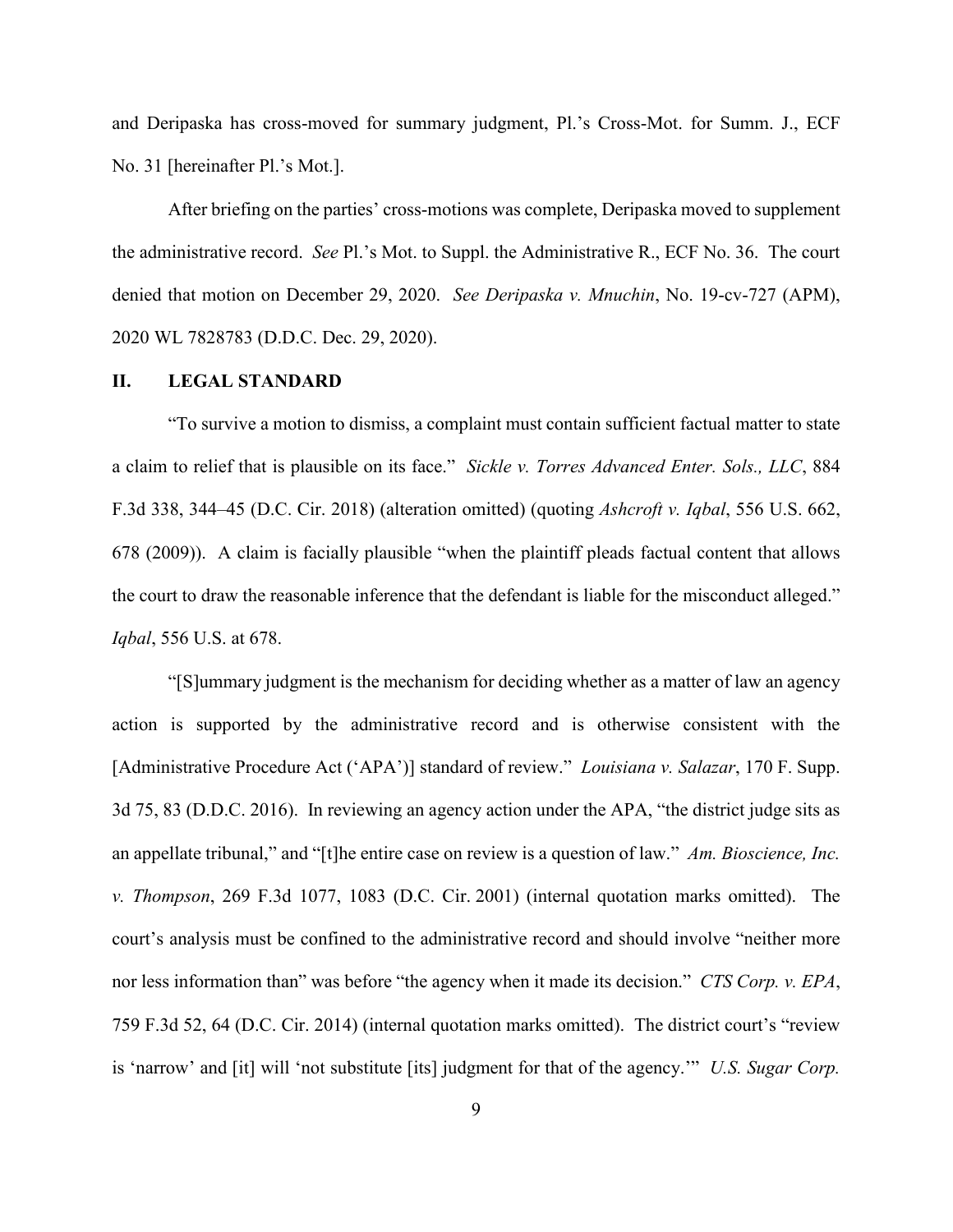*v. EPA*, 830 F.3d 579, 605 (D.C. Cir. 2016) (alterations omitted) (quoting *Motor Vehicle Mfrs. Ass'n v. State Farm Mut. Auto. Ins.* (*State Farm*), 463 U.S. 29, 43 (1983)).

### **III. DISCUSSION**

Deripaska asserts numerous claims challenging (1) his designation under E.O. 13661 and E.O. 13662, (2) the denial of his delisting petition under E.O. 13662, and (3) his inclusion in the Section 241 Report. The court turns first to Deripaska's arguments regarding his designations and delisting request and then takes up his arguments regarding his inclusion in the Section 241 Report.

#### **A. Designations in Excess of Statutory Authority**

Deripaska argues that OFAC exceeded its statutory authority when it designated him for sanctions under both Executive Orders. *See* Pl.'s Mot., Mem. of P. & A. in Supp. of Pl.'s Cross-Mot. for Summ. J. & in Opp'n to Defs.' Mot. to Dismiss or, in the Alternative, for Summ. J., ECF No. 31-1 [hereinafter Pl.'s Br.], at 18–23. Central to his argument is the Treasury Department's press release announcing his listing. A.R. at 413 (announcing sanctions against "seven Russian oligarchs and 12 companies they own or control, 17 senior Russian government officials, and a state-owned Russian weapons trading company and its subsidiary, a Russian bank"). According to Deripaska, the press release reveals that he was not sanctioned on the grounds specified in E.O. 13661 or E.O. 13662, but instead was improperly penalized "in response to an undeclared national emergency—i.e., Russia's worldwide malign activities." Pl.'s Br. at 19 (internal quotation marks omitted).

The record substantiates that OFAC sanctioned Deripaska pursuant to the authority granted in E.O. 13661 and E.O. 13662, and not for some improper purpose. "[O]nce the President has declared a national emergency, the IEEPA authorizes the blocking of property to protect against that threat." *Islamic Am. Relief Agency v. Gonzales*, 477 F.3d 728, 735 (D.C. Cir. 2007); *see also*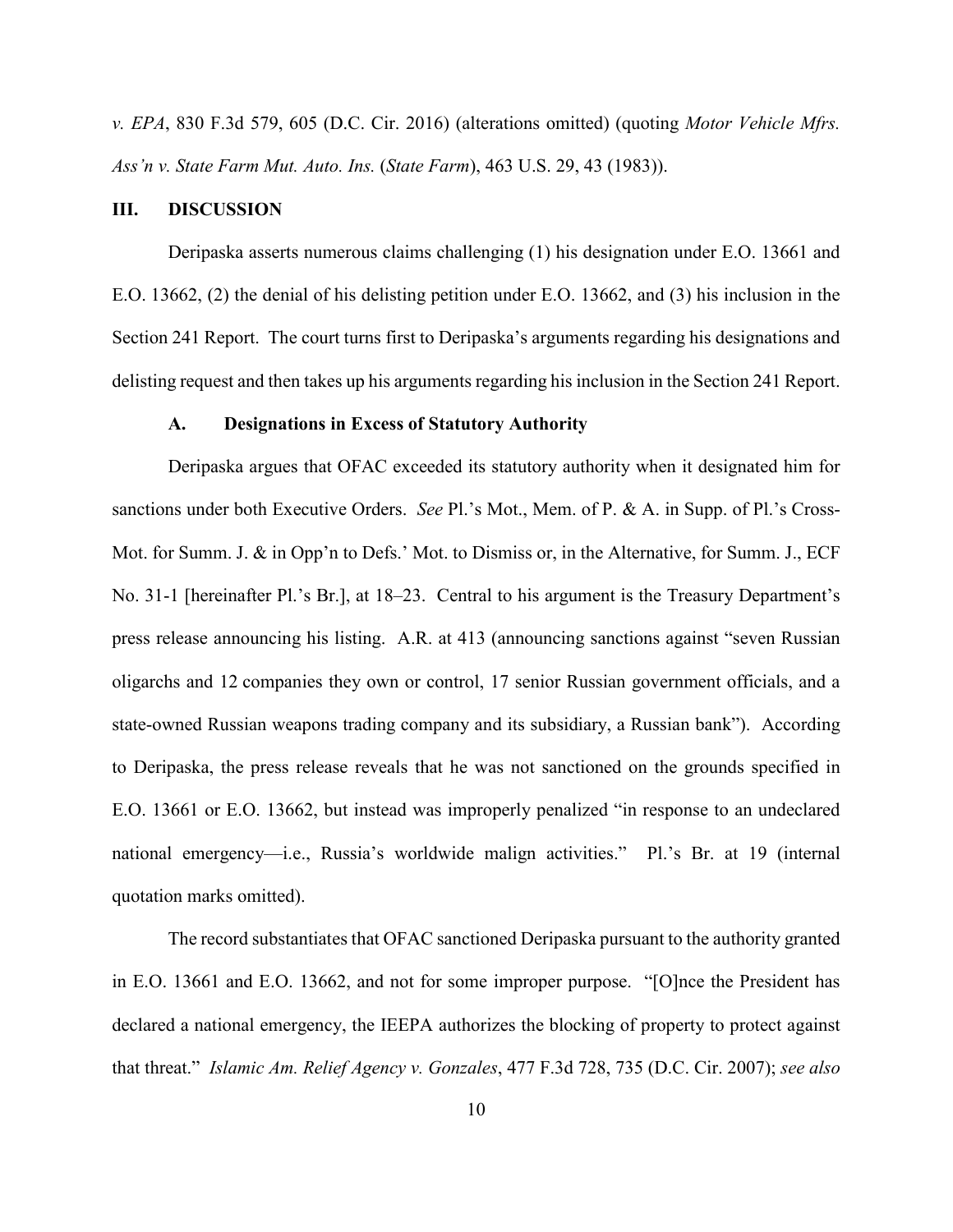*Regan v. Wald*, 468 U.S. 222, 228 (1984). President Obama issued E.O. 13661 and E.O. 13662 after "declar[ing] a national emergency to deal" with the "unusual and extraordinary threat to the national security and foreign policy of the United States" caused by Russia's invasion of Crimea. *See* 79 Fed. Reg. at 13,493; 79 Fed. Reg. at 15,535 (issued to deal with and expand the "national emergency declared in Executive Order 13660"); 79 Fed. Reg. at 16,169 (same). E.O. 13661 authorized the sanctioning of "persons [determined] . . to have acted or purported to act for or on behalf of, directly or indirectly[,] . . . a senior official of the Government of the Russian Federation." 79 Fed. Reg. at 15,535,  $\S$  1(a)(ii)(C)(1). And E.O. 13662 permitted the blocking of property and interests of persons in certain sectors of the Russian economy, which the Secretary later defined to include the "energy sector<sup>[]</sup>." A.R. at 21. OFAC has since produced Evidentiary Memoranda substantiating its sanctioning of Deripaska pursuant to both Executive Orders. *See id*. at 6–11 (Evidentiary Memorandum designating under E.O. 13661 and E.O. 13662); *id.*  at 158–66 (Evidentiary Memorandum denying delisting petition under E.O. 13662). Specifically, those Memoranda explain that OFAC sanctioned Deripaska because it had "reason to believe" that he both "has acted or purported to act for or on behalf of, directly or indirectly, a senior official of the Government of the Russian Federation, and operates in the energy sector of the Russian Federation economy." *Id.* at 7 (citation omitted). The Evidentiary Memoranda nowhere generically offer Russia's "malign activities" as grounds for Deripaska's designation. Thus, the record reflects that the President declared a national emergency and identified criteria pursuant to which individuals may be sanctioned, and OFAC determined Deripaska met those criteria for sanctions. OFAC therefore acted within its authority in sanctioning Deripaska.

The press release on which Deripaska relies does not change that conclusion for two reasons. First, on its own terms, the press release establishes that OFAC acted within the scope of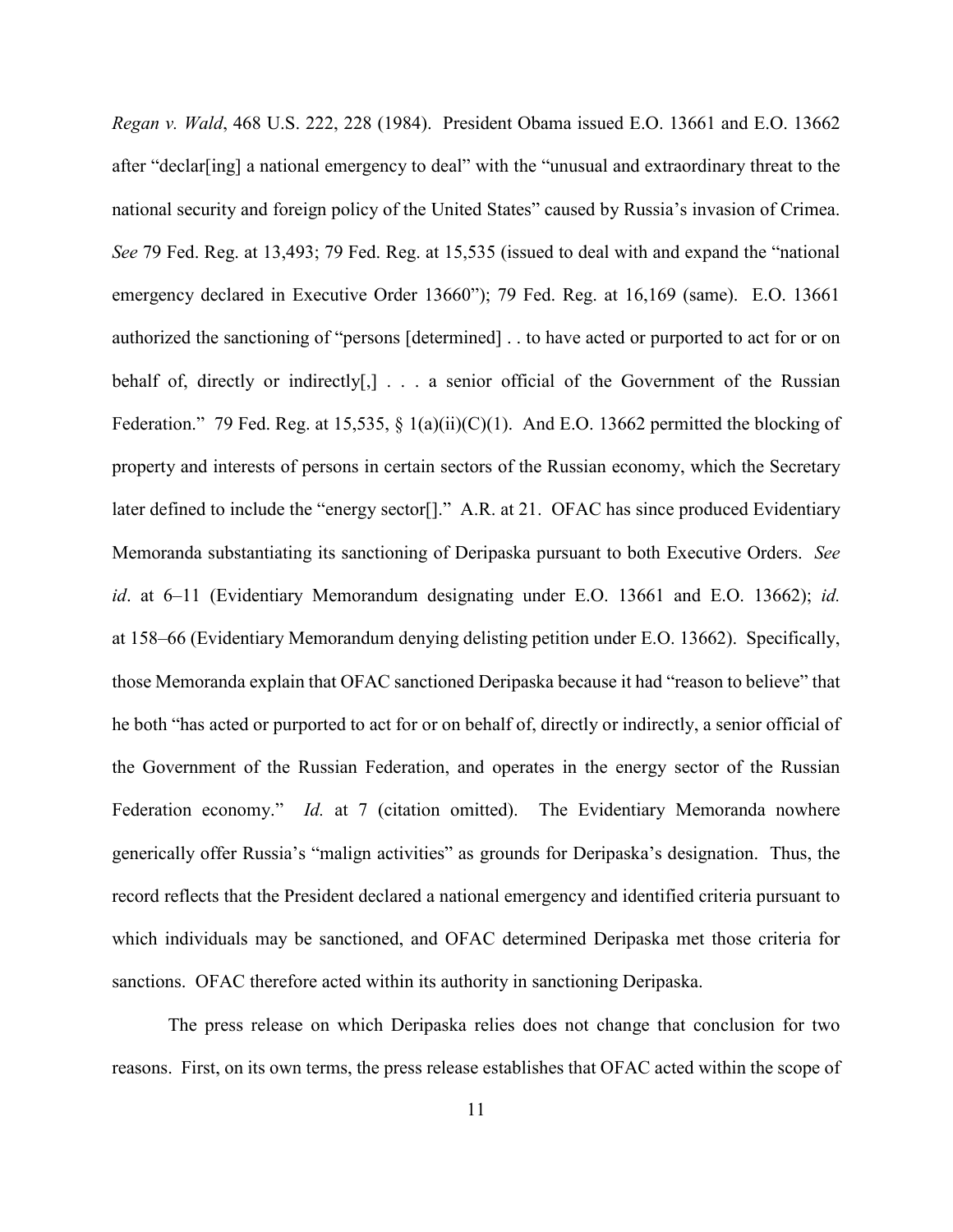the Executive Orders. It expressly announces that "[t]oday's actions are pursuant to authority provided under Executive Order (E.O.) 13661 and E.O. 13662." A.R. at 413. To be sure, the press release quotes the Secretary as saying that "[t]he Russian government engages in a range of malign activity around the globe," but the Secretary never purported to identify "malign activit [ies]" as either the source of sanctioning authority or a catch-all reason for imposing sanctions. *See id.* (internal quotation marks omitted).In any event, the Secretary identified Russia's "continuing to occupy Crimea and instigate violence in eastern Ukraine" as among the "malign activit[ies]" that justified sanctions. *Id*. (internal quotation marks omitted). It is for those very activities that E.O. 13661 and E.O. 13662 authorized the Secretary to designate Deripaska.

Second, Deripaska cites no authority for the proposition that statements in a press release can supplant OFAC's officially stated reasons for sanctioning him, which are set forth in the Evidentiary Memoranda. As discussed, the Evidentiary Memoranda clearly identify the sanctions criteria and explain why Deripaska satisfies them. The court must presume that OFAC prepared the Evidentiary Memoranda in good faith, absent contrary evidence. *See Friedman v. FAA*, 841 F.3d 537, 541 n.1 (D.C. Cir. 2016). Deripaska presents no such evidence here.

#### **B. Arbitrary and Capricious Review**

Deripaska next argues that his designations violate the APA because Defendants acted arbitrarily and capriciously when they sanctioned him under E.O. 13661 and rejected his delisting petition under E.O. 13662. Pl.'s Br. at 23–32. The APA requires courts to "hold unlawful and set aside agency action, findings, and conclusions" that are "arbitrary, capricious, an abuse of discretion, or otherwise not in accordance with law." 5 U.S.C. § 706(2)(A). An agency's decision is arbitrary and capricious if the agency relies "on factors which Congress has not intended it to consider, entirely fail[s] to consider an important aspect of the problem, offer[s] an explanation for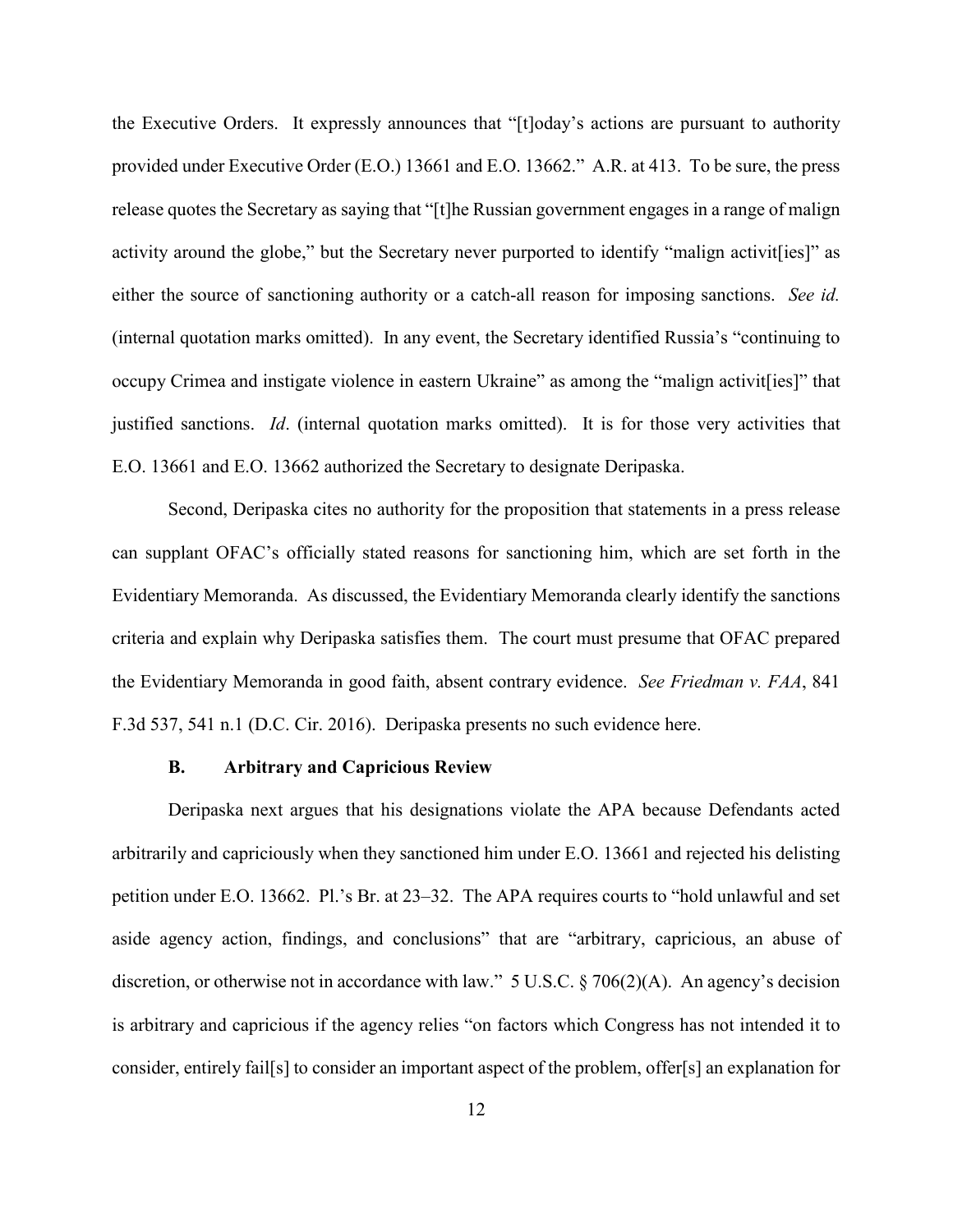its decision that runs counter to the evidence before the agency, or is so implausible that it could not be ascribed to a difference in view or the product of agency expertise." *State Farm*, 463 U.S. at 43. This review is deferential, and it is not for the court to "reweigh the conflicting evidence or otherwise to substitute [its] judgment for that of the [agency]." *Ind. Mun. Power Agency v. F.E.R.C.*, 56 F.3d 247, 254 (D.C. Cir. 1995). The court's review is particularly deferential in this case because the issues at hand implicate national security, foreign policy, and administrative law. *See Islamic Am. Relief Agency*, 477 F.3d at 734 ("[W]e reiterate that our review—in an area at the intersection of national security, foreign policy, and administrative law—is extremely deferential."); *see also Rakhimov v. Gacki*, No. 19-cv-2554 (JEB), 2020 WL 1911561, at \*6 (D.D.C. Apr. 20, 2020) ("The D.C. Circuit . . . has urged courts to be particularly deferential to executive blocking orders, decisions 'at the intersection of national security, foreign policy, and administrative law.'" (quoting *Islamic Am. Relief Agency*, 477 F.3d at 734)).

### *1. E.O. 13661*

Deripaska first argues that Defendants' decision to designate him pursuant to E.O. 13661 was arbitrary and capricious because OFAC was required to identify a principal-agent relationship between Deripaska and a senior official of the Russian government before it could sanction him. Pl.'s Br. at 24–26. According to Deripaska, E.O. 13661's reference to persons who are "owned or controlled by" or who "act[] or purport[] to act for or on behalf of, directly or indirectly" a senior Russian official, 79 Fed. Reg. at 15,535,  $\S$  1(a)(ii)(C)(1), mirrors the definition of an "agent" in the Foreign Terrorist Organization Sanctions Regulations, 31 C.F.R. § 597.301. Pl.'s Br. at 24. Those regulations define an "agent" to include: "(1) Any person owned or controlled by a foreign terrorist organization; or (2) Any person to the extent that such person is, or has been, . . . acting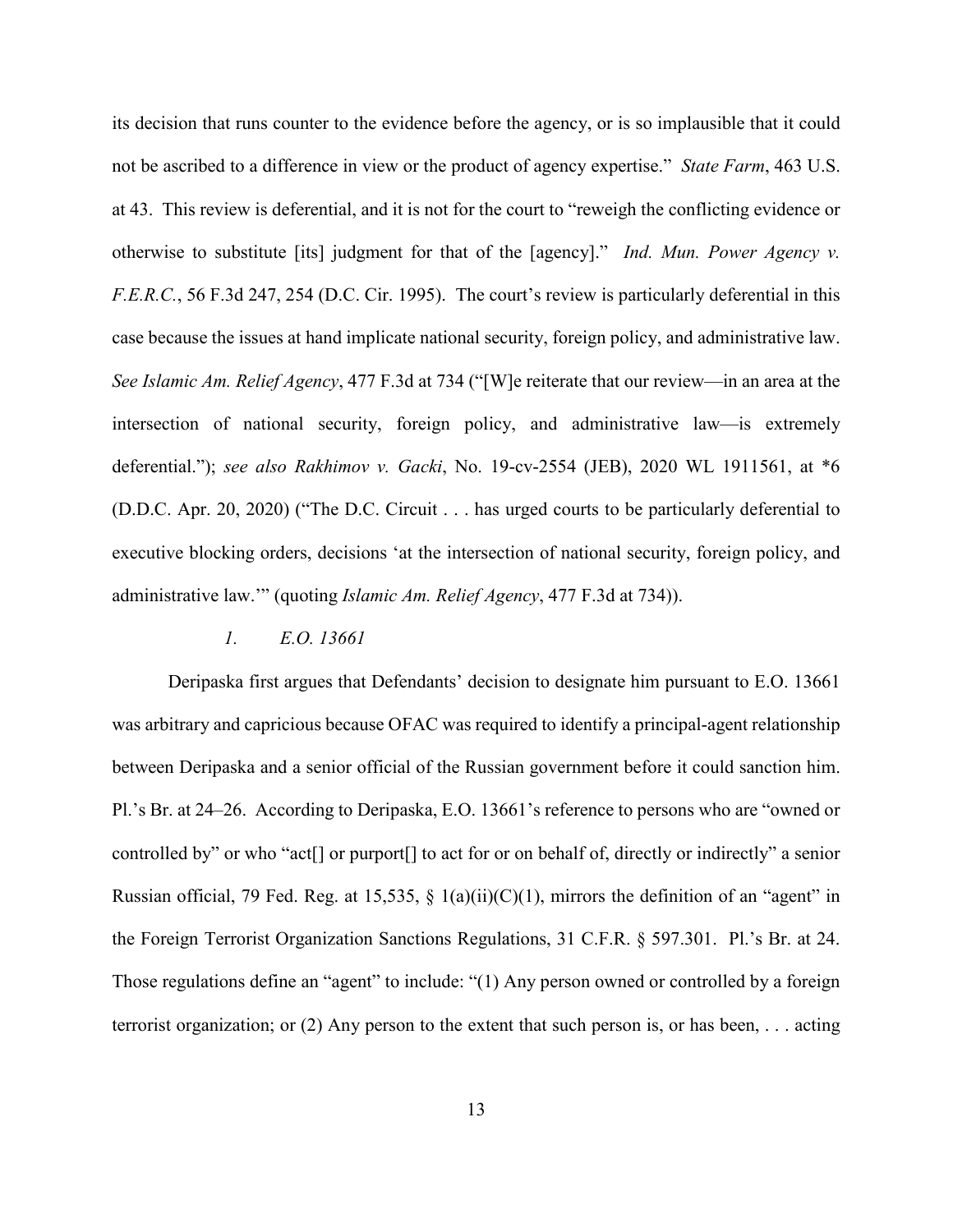or purporting to act directly or indirectly on behalf of a foreign terrorist organization." 31 C.F.R. § 597.301. The court rejects Deripaska's argument for two reasons.

First, E.O. 13661 on its face does not anywhere use the term "agent" or cross-reference any existing definition of "agent," let alone the definition found in 31 C.F.R. § 597.301. Had the President wanted to incorporate agency principles into E.O. 13661, he would not have done so silently. What's more, as Defendants point out, the definitional terms used in the Foreign Terrorist Organization Sanctions Regulations are applicable solely to that sanctions regime. Those regulations specifically state that "[d]iffering statutory authority and foreign policy and national security contexts may result in differing interpretations of similar language among" the other sanctions regimes that OFAC enforces, *id.* § 597.101(a). Defs.' Consolidated Reply in Supp. of Mot. to Dismiss, or in the Alternative, for Summ. J. & Opp'n to Pl.'s Cross-Mot. for Summ. J., ECF No. 32 [hereinafter Defs.' Reply], at 3–4. The Terrorist Organization Sanctions Regulations' definitions are thus expressly limited to that sanctions regime.

Second, even if E.O. 13661 requires Deripaska to have entered a formal "agency" relationship with a senior Russian official, the unclassified summary provided to Deripaska unquestionably establishes that he acted in such capacity. Specifically, the unclassified summary states that Deripaska "was reported to have financed projects *upon request of* Vladimir Putin and senior Russian officials"; that he was "identified as one of the individuals holding assets and laundering funds *on behalf of* Russian President Vladimir Putin"; that his "business activity was reportedly used . . . as a cover to facilitate the transfer of funds for the *personal use* of then Russian Prime Minister Vladimir Putin"; and that he "acted on *verbal instructions* from President Vladimir Putin in a high-level bilateral meeting between Russian and Kyrgyz representatives." Unclassified Summary at 3 (emphasis added). The classified administrative record also contains evidence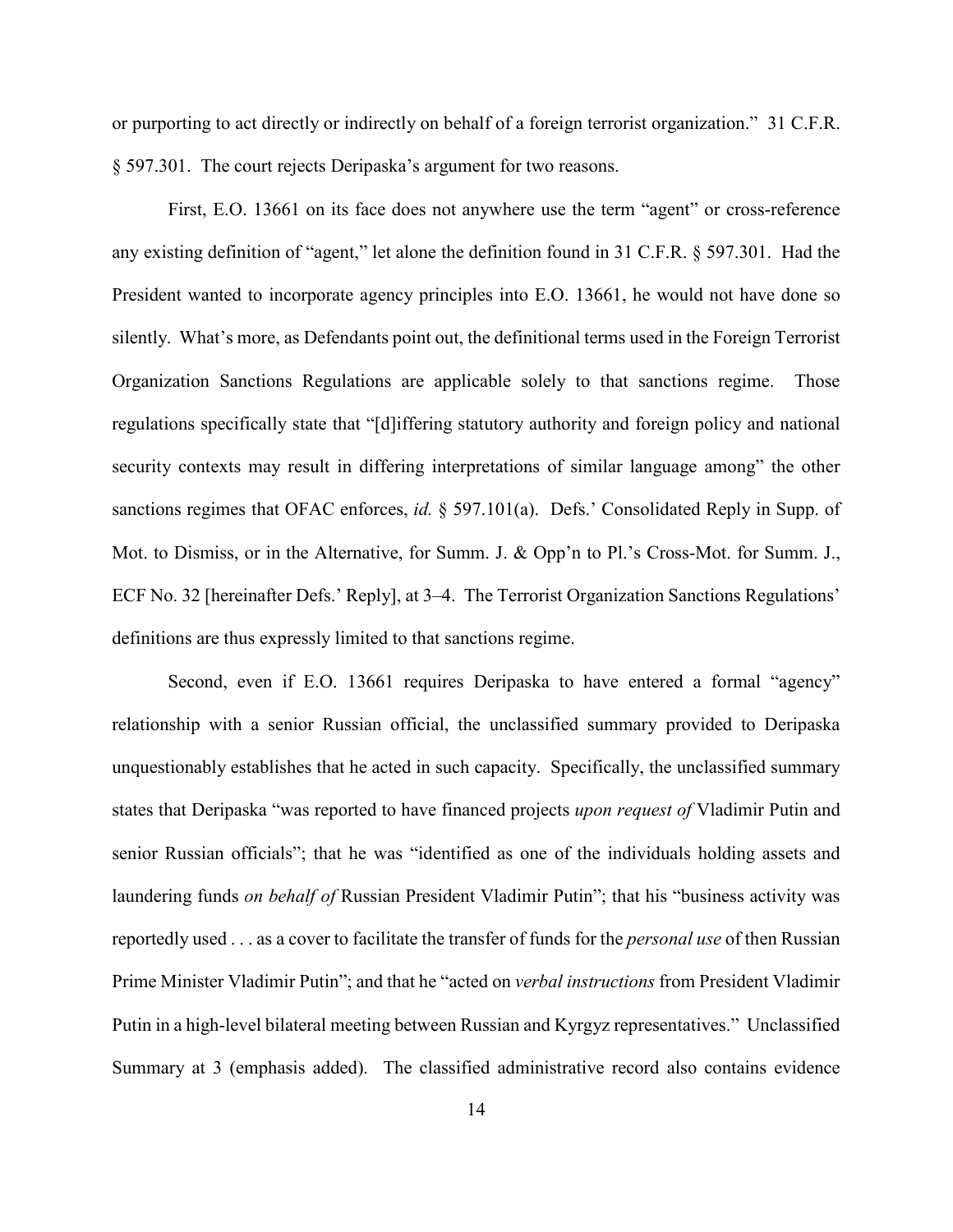supporting these factual findings and OFAC's determination. *See* 50 U.S.C. § 1702(c) (permitting the court to consider the classified administrative record *ex parte* and *in camera*). These findings suggest that Deripaska's relationship with Putin exceeded the provision of mere material support and instead establish that Putin was directing Deripaska to take actions on his behalf and Deripaska complied. Thus, even if OFAC was required to find that Deripaska acted as Putin's agent as a legal matter, it did so and supported that finding with adequate evidence.

Deripaska appears to concede that OFAC's unclassified description of his conduct qualified him as an agent of Putin. *See* Pl.'s Br. at 25–26 (acknowledging that allegations of money laundering are acts "undertaken for Putin himself" or "for Putin's personal use"). To avoid this conclusion, he points to a heading in the Evidentiary Memorandum that states "DERIPASKA Has Acted in Support of Russian President Vladimir Putin's *Projects*." *Id.* at 24 (emphasis added) (citing A.R. at 8). Deripaska fixates on the term "Putin's Projects" and contends that OFAC concluded that Deripaska acted on behalf of only "Putin's Projects," and not Putin himself, as E.O. 13661 requires. *See id.* at 24–25 ("OFAC determined that Deripaska acts for or on behalf of a senior Russian official following its conclusion that Deripaska acted in support [of] Putin's projects, not that Deripaska engaged in conduct for or [on] behalf of Putin himself."). But Deripaska's parsing of the Evidentiary Memorandum is not at all convincing. For one, the Memorandum's classified portions make plain that OFAC determined that Deripaska acted on behalf of Putin personally, not just to advance various "[p]rojects." A.R. at 9 (classified header and supporting evidence). Moreover, by emphasizing the term "Projects," Deripaska makes a distinction that E.O. 13661 itself does not make. The Executive Order qualifies a person for sanctions if he "acted or purported to act for or on behalf of" a senior Russian government official.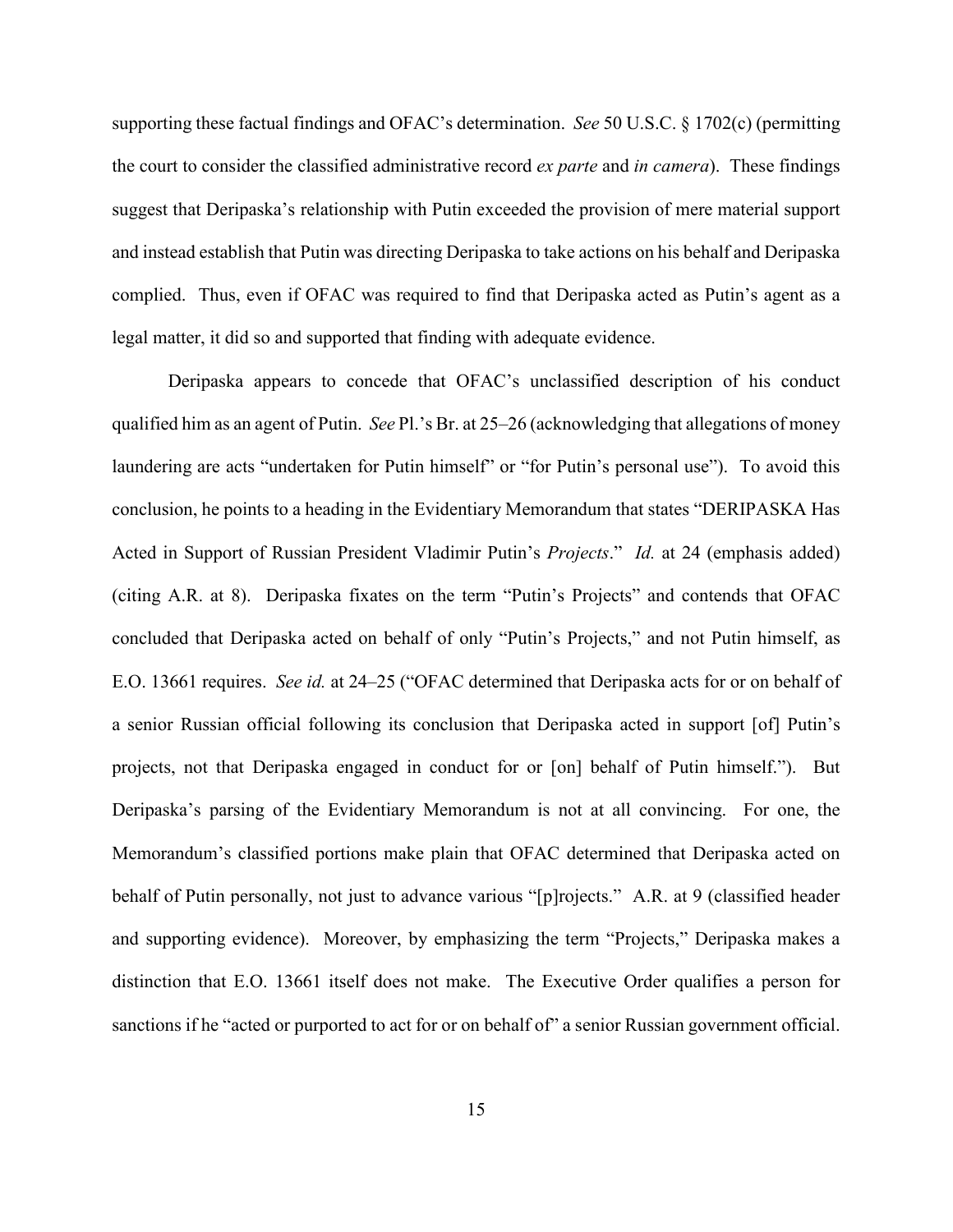That text easily reaches someone, like Deripaska, who furthers projects, like the Sochi Olympic Games, advocated by Putin.

Deripaska next argues that his designation under E.O. 13661 was arbitrary and capricious because it depended upon "conduct that purportedly occurred and . . . ceased prior to the issuance of E.O. 13661." Pl.'s Br. at 26. He argues that his past actions cannot form the basis for sanctions because those actions "were not sanctionable at the time which they purportedly occurred." *Id*. Not so. E.O. 13661 permits OFAC to sanction any individual it finds to "*have acted* or purported to act for or on behalf of, directly or indirectly[,] . . . a senior official of the Government of the Russian Federation." 79 Fed. Reg. at 15,535,  $\S$  1(a)(ii)(C)(1) (emphasis added). Courts in this District have previously interpreted similar language to permit OFAC to consider past conduct when issuing sanctions. For example, in *Olenga v. Gacki*, the court held that an executive order permitting OFAC to sanction certain individuals involved in the conflict in the Democratic Republic of the Congo permitted OFAC to designate someone "based on his past conduct." No. 19-cv-1135 (RDM), 2020 WL 7024206, at \*15 (D.D.C. Nov. 30, 2020). The executive order at issue in *Olenga* empowered OFAC to designate "individuals deemed 'to be responsible for or complicit in, or to *have engaged in*, directly or indirectly . . . actions or policies that undermine democratic processes or institutions in the Democratic Republic of the Congo.'" *Id.* (alteration in original) (quoting E.O. 13671, 79 Fed. Reg. 39,949 (July 8, 2014)). Recognizing that the President has "broad authority under IEEPA" to "reasonably conclude that the deterrence of international bad actors, at least at times, requires the imposition of sanctions on those who have retired or moved on to other pursuits," the court reasoned that "[s]omeone can be found 'to have engaged in, directly or indirectly' an action they took in the past" and thus a designation can be "based on ... past conduct." *Id*.; *see also Pejcic v. Gacki*, No. 19-cv-2437 (APM), 2021 WL 1209299, at \*7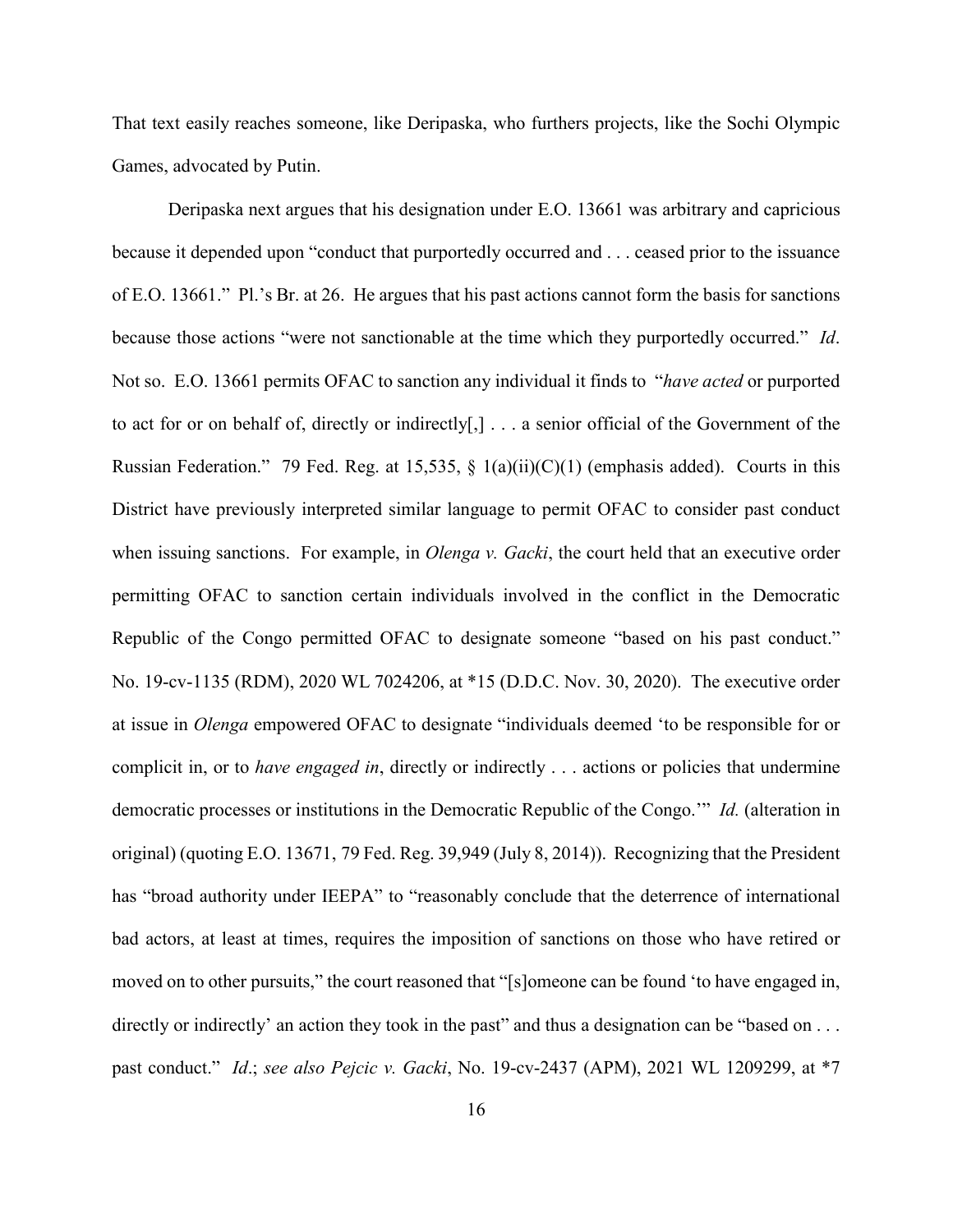(D.D.C. Mar. 30, 2021) (finding similar language "permit[ted] OFAC to base a designation or a refusal to delist on past conduct"). E.O. 13661's application to individuals who "have acted" on behalf of a senior official likewise permits OFAC to consider an individual's past conduct in issuing sanctions. Defendants' decision to sanction Deripaska under E.O. 13661 for past conduct therefore did not violate the APA.

# *2. E.O. 13662*

Deripaska also contends that Defendants' decision to deny his petition for delisting under E.O. 13662 was arbitrary and capricious for three reasons. Pl.'s Br. at 28–31. None is persuasive.

First, he argues that Defendants erroneously relied on his involvement in World Economic Forum projects without establishing that such involvement constituted participation in *Russia*'s energy sector. *Id.* at 28–29. But the evidence on which Defendants relied connects Deripaska's work for the World Economic Forum to Russia's energy sector. Specifically, the Evidentiary Memorandum cites to a page from Deripaska's website that discusses his work for the World Economic Forum to substantiate its findings. A.R. at 429; *id.* at 433. That website, which is attached as an exhibit to the Evidentiary Memorandum, features a quote from Deripaska stating, "Without a significant change of thinking and better understanding of the opportunities that integration with Asia *can bring to Russia*, development will be limited." *Id*. at 511 (emphasis added). Thus, by emphasizing what Asian economies "can bring to Russia," Deripaska himself described his work with the World Economic Forum as intended to support Russia. That conclusion is bolstered by the website's description of Deripaska's work for the World Economic Forum. It highlights the role that Deripaska-related entities Rusal and En+ Group have played in the Forum's Mining and Metals Group and the Energy, Utilities, and Technology Group, as well as Deripaska's involvement in those Groups. *See id.* OFAC reasonably concluded from such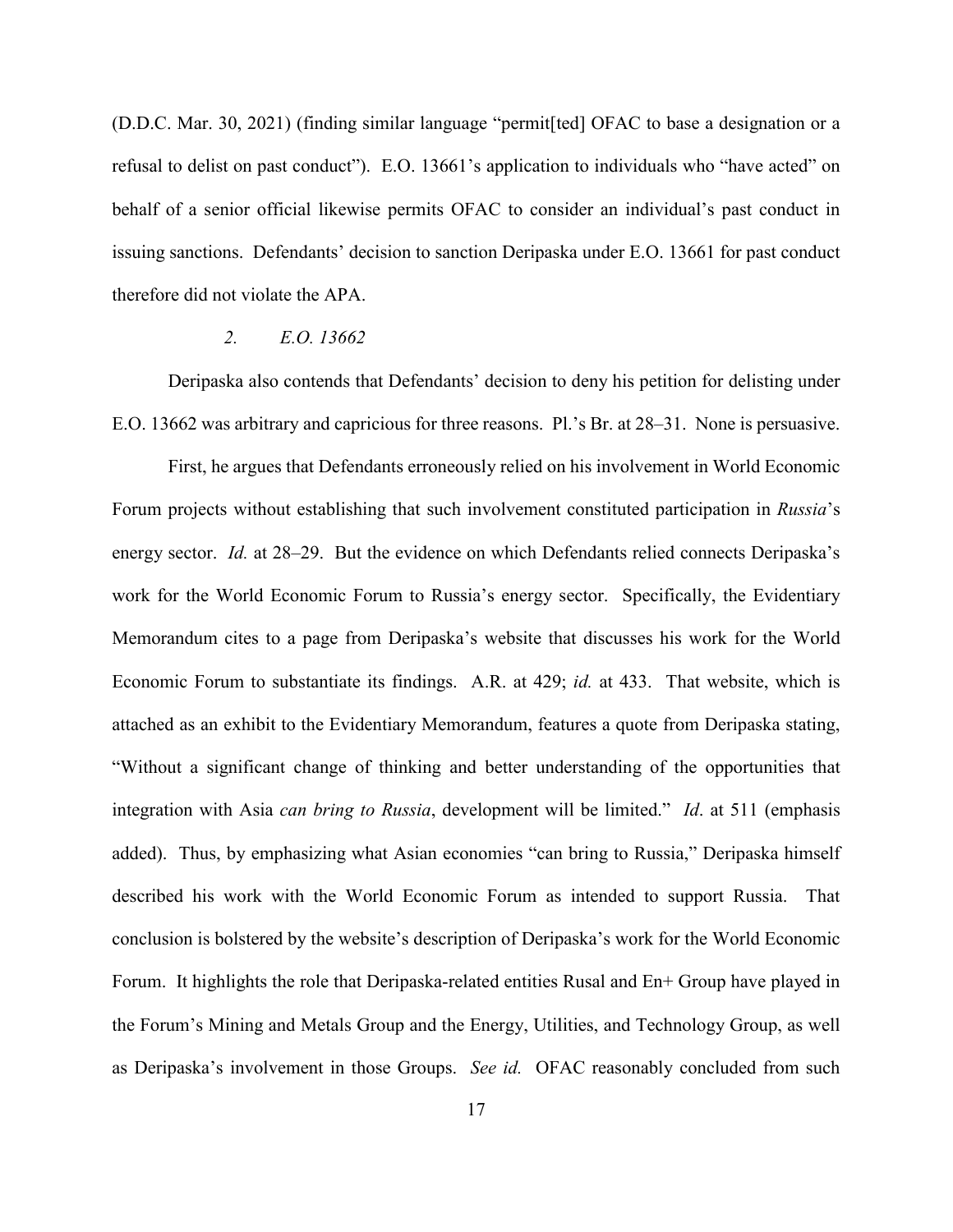evidence that Deripaska participated in World Economic Forum "projects as part of his work in the En+ Group," which again is a power-producing company with core assets in Russia. *Id*. at 161. OFAC therefore rooted its conclusion that Deripaska's participation in the World Economic Forum was related to Russia's energy sector in record facts, and its conclusion is supported by substantial evidence.

Second, Deripaska argues that OFAC acted arbitrarily and capriciously by defining Russia's "energy sector" to include the "production of electricity." Pl.'s Br. at 29–30. According to Deripaska, OFAC has not traditionally defined the energy sector to include electricity production, and its decision to do so for purposes of the Ukraine sanctions program constitutes arbitrary, ad hoc decisionmaking. *Id.* Before the agency, Deripaska specifically noted that sanctions targeting the energy industry in the Ukraine Freedom Support Act of 2014 and in the sanctions regime against Iran exclusively applied to oil, petroleum, natural gas, and nuclear development. *See* A.R. at 199. OFAC rejected these arguments. It explained that its interpretations of terms like "energy sector" in different sanctions regimes were driven by the unique foreign policy and national security circumstances at play in each sanctions regime and therefore "an interpretation in one program is not determinative of an interpretation in other programs." *Id*. at 162. Further, OFAC explained that it had never "defined the term 'energy sector' to exclude power generation or electricity production," and it had "designated at least one other individual" for operating in power generation in Russia. *Id.* Finally, OFAC responded that neither Congress nor OFAC has defined "energy sector" as it applies in this context. *Id.* at 162–63.

Deripaska asks this court to second guess OFAC where its expertise, and thus its authority, is at its zenith. The court declines to do so. Again, the court emphasizes that its review in this "area at the intersection of national security, foreign policy, and administrative law[] is extremely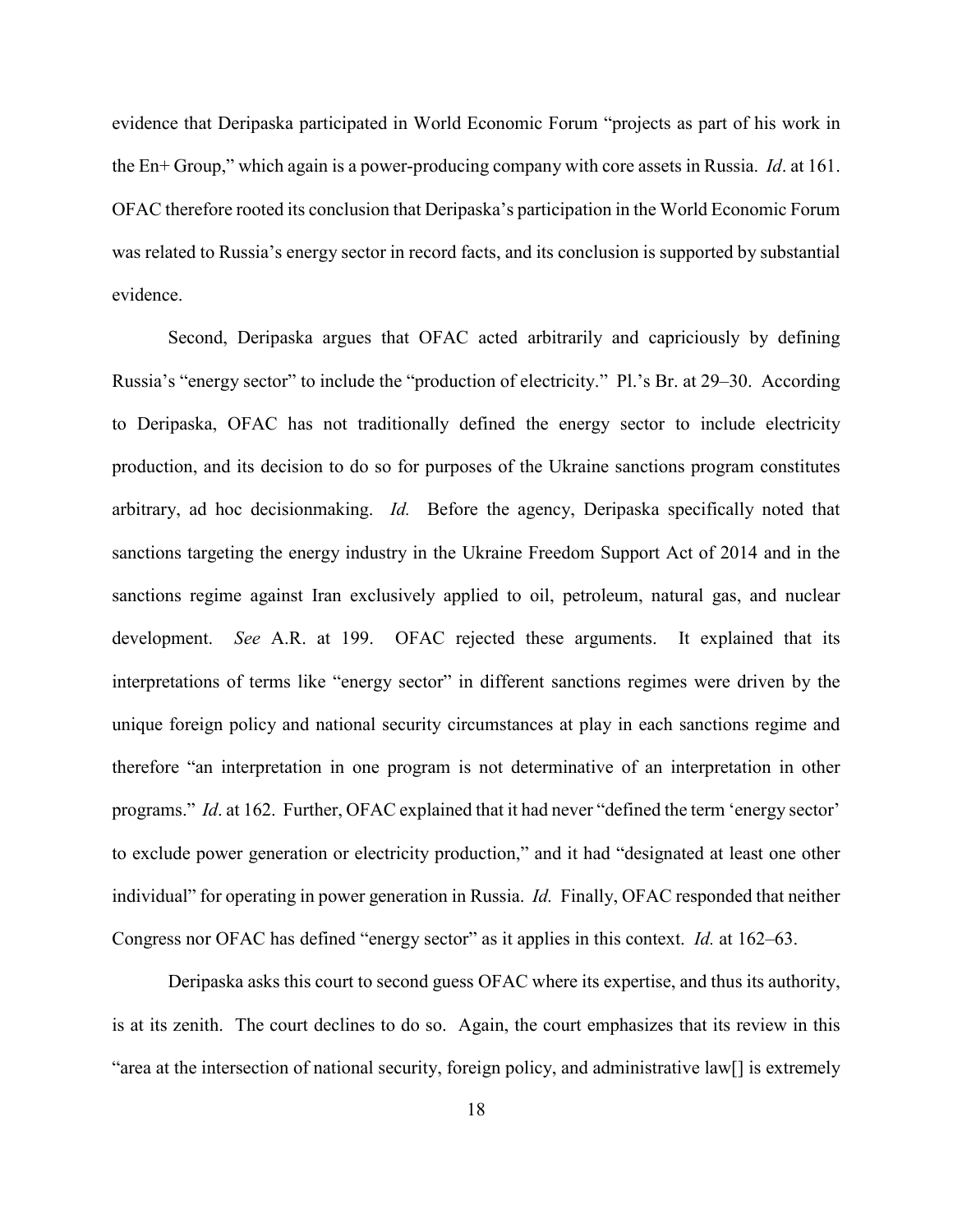deferential." *Islamic Am. Relief Agency*, 477 F.3d at 734. Here, the President expressly delegated to the Secretary of the Treasury, in consultation with the Secretary of State, the decision of which economic sectors should be subject to sanctions. E.O. 13661, 79 Fed. Reg. at 16,169, § 1(a)(i) (authorizing sanctions against individuals who "operate in such sectors of the Russian Federation economy as may be determined by the Secretary of the Treasury, in consultation with the Secretary of State"). It is therefore firmly within the agency's purview to apply its expertise in determining which sectors are subject to sanction and the scope of those sectors. Where, as here, the definition of such a sector is otherwise undefined, so long as that definition is reasonable, the court will not disturb the agency's decision. *See Humanitarian L. Project v. Reno*, 205 F.3d 1130, 1137 (9th Cir. 2000) (explaining in the context of sanctions for terrorist activities that "the Secretary must have reasonable grounds to believe that an organization has engaged in terrorist acts" but that, "because the regulation involves the conduct of foreign affairs, we owe the executive branch even more latitude than in the domestic context"); *see also Islamic Am. Relief Agency*, 477 F.3d at 734 (citing *Humanitarian Law Project* for a similar proposition).

And it appears to the court eminently reasonable to define the "energy" sector to include power generation. Defendants have offered what appears to be a common sense proposition—that the production of electricity and power is a part of the energy sector. *See* Energy, Merriam-Webster, https://www.merriam-webster.com/dictionary/energy (last visited June 13, 2021) (defining "energy" to mean, among other things, "usable power (such as heat or electricity)"). Indeed, none of Deripaska's arguments suggest that it is unreasonable as a general matter for the energy sector to include power generation activities; instead he merely argues that *OFAC* has not typically considered power generation activities as part of the energy sector and thus it made an "*ad hoc*" decision as to Deripaska. *See* Pl.'s Br. at 30. But the court is not persuaded that OFAC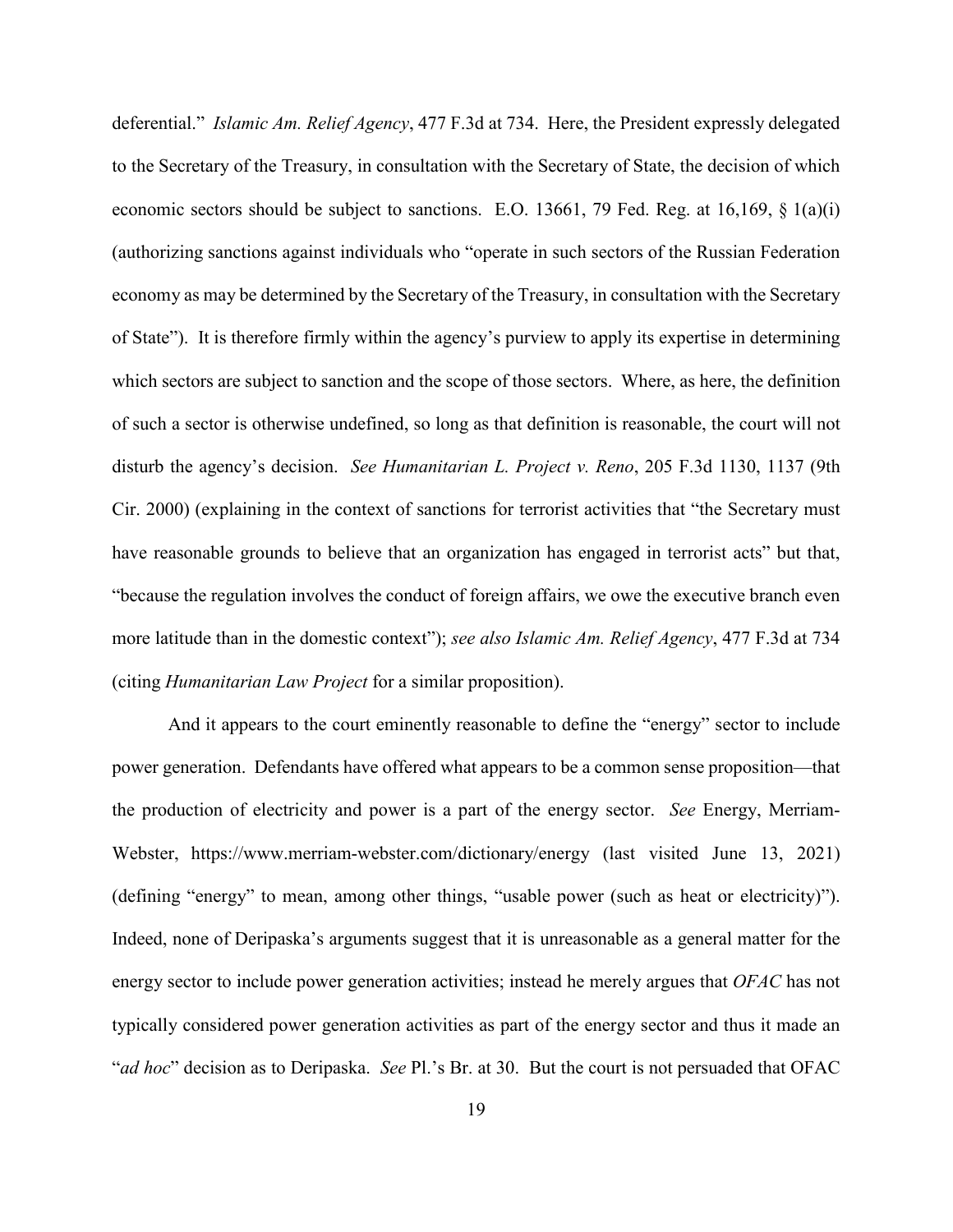has engaged in "*ad hoc*" decisionmaking. The Ukraine sanctions program explicitly warns that "[d]iffering foreign policy and national security circumstances may result in differing interpretations of similar language among the parts of this chapter," which includes other sanctions programs. 31 C.F.R. § 589.101. Thus, OFAC's interpretation of the scope of the energy sector in other sanctions programs does not necessarily correlate to its interpretation of the scope of the energy sector with respect to the Ukraine sanctions program. And within the Ukraine sanctions program, there is evidence that OFAC has at least once before applied the term "energy sector" to include power generation. *See* A.R. at 162 & n.2 (noting OFAC designated Viktor Vekselberg "for operating in the energy sector of the Russian Federation economy pursuant to E.O. 13662"). Deripaska thus has not identified any inconsistencies in OFAC's designations.

Third and finally, Deripaska argues that it was arbitrary and capricious for OFAC to continue to designate him for operating in the energy sector on the basis of his now minority shareholdings in En+ and ESE. Pl.'s Br. at 30–32. He points out that OFAC recently delisted En+ and ESE after he divested his control in the entities and argues that designation "solely by virtue of his remaining interests in En+" is "counter to the evidence before the agency." *Id.* at 31–32.

Deripaska's argument overlooks important distinctions between the sanctions that led to the listing of En+ and ESE and the sanctions that led to his individual listing. En+ and ESE were originally blocked because Deripaska "own[ed], directly or indirectly, a 50 percent or greater interest" in the entities. 31 C.F.R. § 589.406; *see* Pl.'s Br. at 7. By contrast, the regulation under which Deripaska was designated does not turn on an individual's *ownership* of entities that operate in the Russian energy sector. Rather, it applies to all persons who "operate in" the energy sector. *See* 79 Fed. Reg. at 16,169, § 1(a)(i); A.R. at 21. Ownership and operation are two distinct concepts, with the latter conveying a far broader scope of conduct.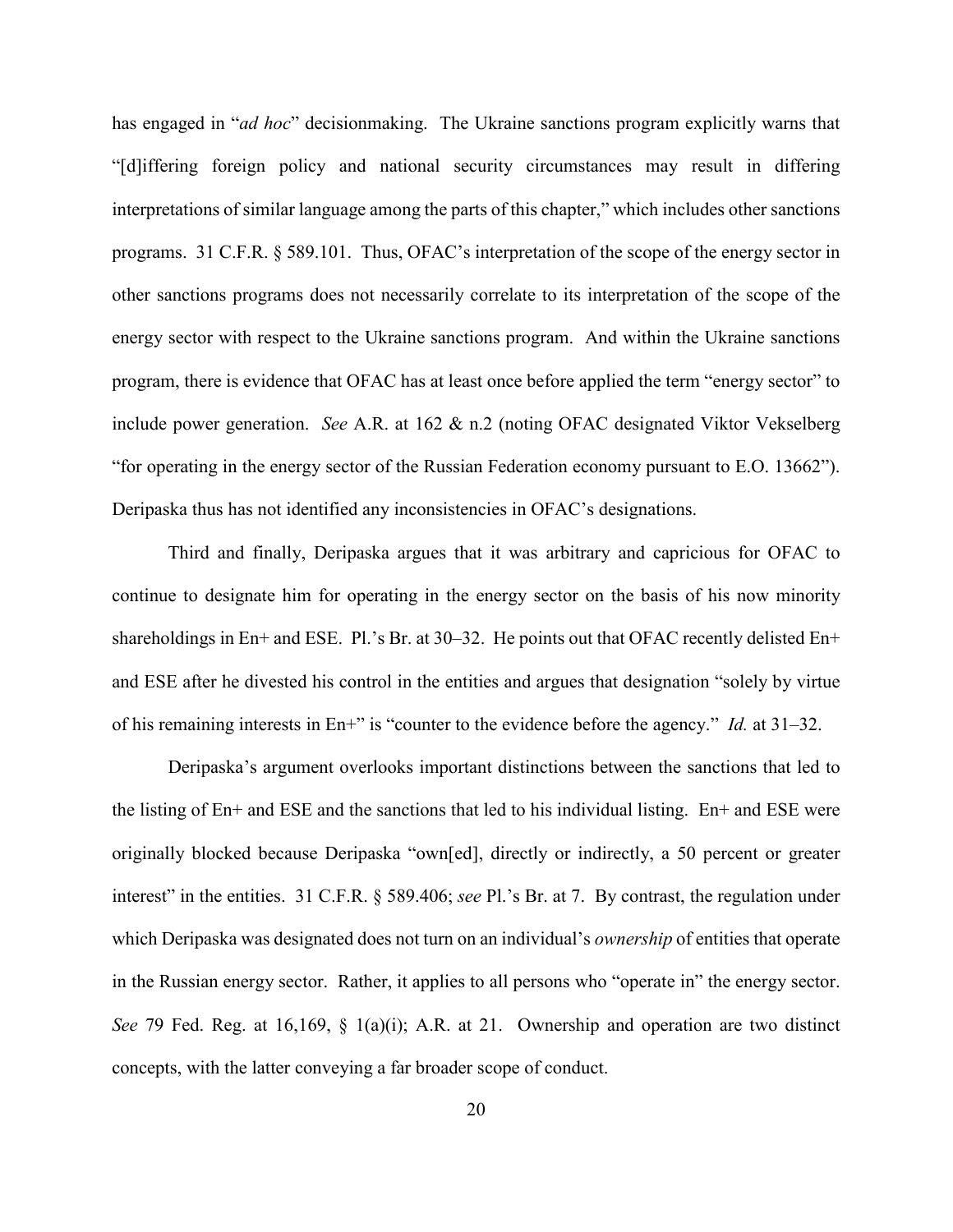To that end, OFAC considered Deripaska's argument that his divestiture of his majority interests in En+ and ESE meant he no longer "operated" in the energy sector and offered a reasonable rejection of that argument. OFAC explained that despite his reduced ownership stake, Deripaska "maintains a 44.95 percent ownership interest in En+, which in turn, maintains a 100 percent ownership interest in ESE." A.R. at 163. In addition, Deripaska votes 35% of En+'s shares and appoints four of twelve members to the En+ board. *Id.* OFAC concluded that this "continued ownership interest . . . [is] evidence of his continued operation in the energy sector of the Russian Federation economy." *Id.* OFAC thus has again cited specific evidence demonstrating Deripaska's continued operation in the energy sector, and its conclusion that Deripaska operates in the energy sector is reasonable.

### **C. Due Process**

Deripaska next argues that Defendants violated his Fifth Amendment due process rights by relying on undisclosed classified information and failing to provide him with adequately detailed unclassified summaries of that information. *See* Pl.'s Br. at 32–37. Defendants counter that Deripaska is not entitled to due process protections because he is a non-resident alien who lacks sufficient contact with the United States. Defs.' Mot., Mem. in Supp. of Defs.' Mot. to Dismiss or, in the Alternative, for Summ. J., ECF No. 27-1 [hereinafter Defs.' Br.], at 27–29. Defendants alternatively contend that, even if Deripaska enjoys the Fifth Amendment's protection, he received all the process he was due. *See id.* at 16.

The court first considers Defendants' threshold argument that Deripaska lacks standing to bring a due process challenge. "The Supreme Court has long held that non-resident aliens who have insufficient contacts with the United States are not entitled to Fifth Amendment protections." *Jifry v. F.A.A.*, 370 F.3d 1174, 1182 (D.C. Cir. 2004); *People's Mojahedin Org. of Iran v. U.S.*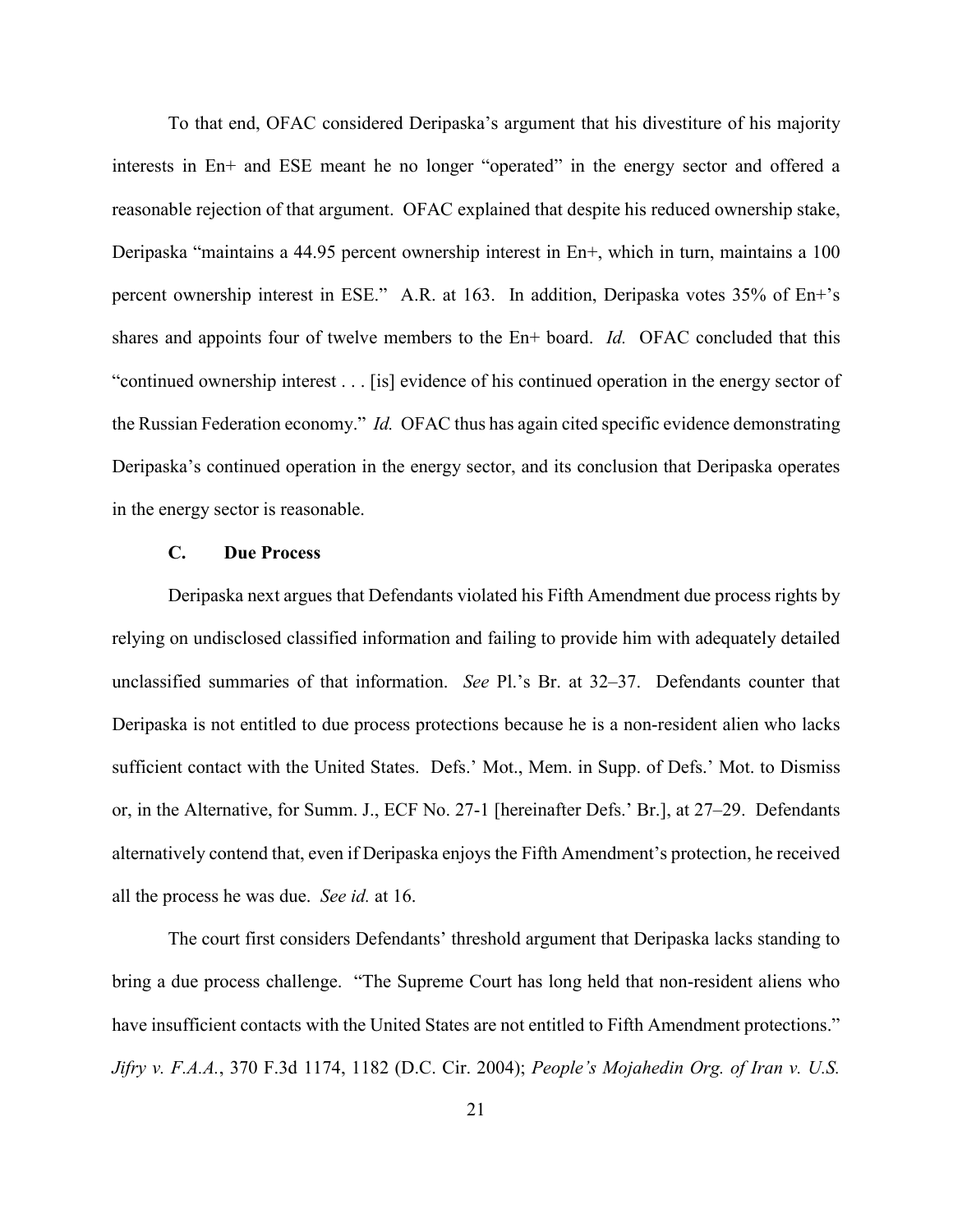*Dep't of State*, 182 F.3d 17, 22 (D.C. Cir. 1999) ("A foreign entity without property or presence in this country has no constitutional rights, under the due process clause or otherwise."). "Exceptions," however, "may arise where aliens have come within the territory of the United States and established 'substantial connections' with this country or 'accepted some societal obligations.'" *Jifry*, 370 F.3d at 1182–83 (citation omitted) (quoting *United States v. Verdugo-Urquidez*, 494 U.S. 259, 271, 273 (1990)).

"The D.C. Circuit has not explicitly addressed what criteria this Court should apply in considering whether a foreign national residing outside the United States can satisfy the 'substantial connection' test to raise rights under the U.S. Constitution related to the blocking or freezing of his assets." *Kadi v. Geithner*, 42 F. Supp. 3d 1, 25 (D.D.C. 2012); *see also Rakhimov*, 2020 WL 1911561, at \*5. The Circuit has, however, decided several cases regarding the due process rights of organizations designated as terrorist organizations that shed light on the inquiry. In *National Council of Resistance of Iran v. Department of State*, the D.C. Circuit found that the National Council of Resistance of Iran had substantial connections with the United States and therefore was entitled to due process protections where the organization "ha[d] an overt presence within the National Press Building in Washington, D.C.," and "claim[ed] an interest in a small bank account."<sup>5</sup> 251 F.3d 192, 201–02 (D.C. Cir. 2001). In contrast, in *32 County Sovereignty Committee v. Department of State*, the Circuit found that due process protections did not apply where two organizations could "demonstrate only that some of their American 'members' personally rented post office boxes and utilized a bank account to transmit funds and information" to the organizations. 292 F.3d 797, 799 (D.C. Cir. 2002). The court held that the plaintiffs did

l

 $5$  The court noted that it was also relying on "classified material" in finding that the organization had "come within the territory of the United States and developed substantial connections with th[e] country." *Nat'l Council of Resistance of Iran*, 251 F.3d at 202.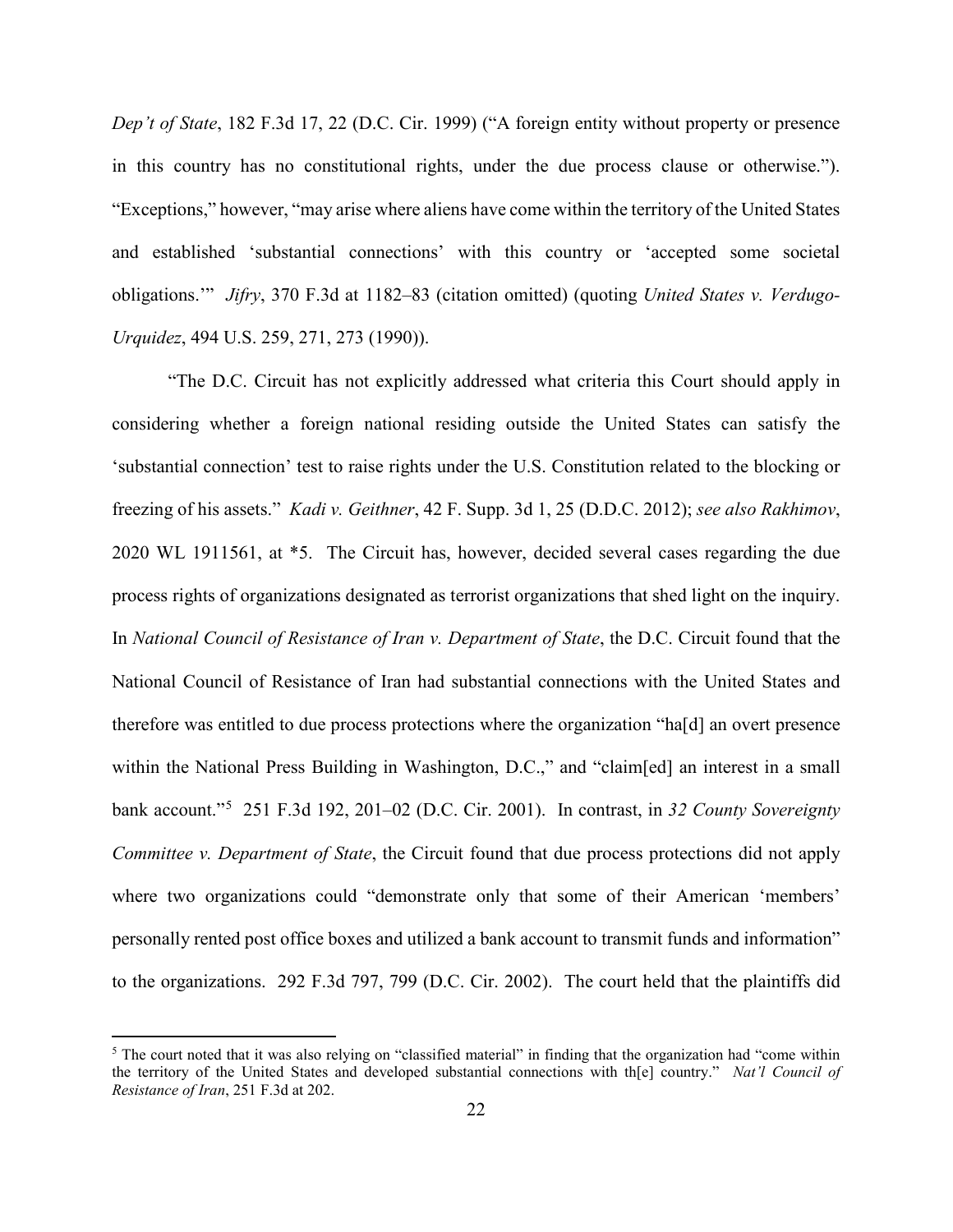"not aver that either organization possessed any controlling interest in property located within the United States," nor did they "demonstrate any other form of presence here." *Id.* Accordingly, no "particular process" was due before the organizations were designated. *Id.* 

Here, Deripaska alleges that "[a]t the time of his designations," he held "an ownership interest in Basic Element, Inc.," a Delaware corporation, and held "a beneficial ownership interest in RUSAL America Corp., which had offices in 660 Madison Ave., New York, NY." SAC  $\P$ [[ 111–112. He also alleges that, prior to his designations, he was "regularly invited to speak at D.C.-based think tanks." *Id.* ¶ 105.

Deripaska, however, is not permitted to rest on the allegations in the Second Amended Complaint to establish his entitlement to due process. Each element of a plaintiff's standing "must be supported in the same way as any other matter on which the plaintiff bears the burden of proof." *Lujan v. Defs. of Wildlife*, 504 U.S. 555, 561 (1992); *see also Humane Soc'y of the U.S. v. Perdue*, 935 F.3d 598, 602 (D.C. Cir. 2019) ("[O]n summary judgment, the plaintiffs must prove injury in fact with specific facts in the record." (internal quotation marks omitted)). At summary judgment, "the plaintiff can no longer rest on . . . mere allegations, but must set forth by affidavit or other evidence specific facts, which for the purposes of the summary judgment motion will be taken to be true." *Lujan*, 504 U.S. at 561*.* (cleaned up). Even in cases in which an administrative record exists, if the record is insufficient to establish standing, the plaintiff "must supplement the record to the extent necessary to explain and substantiate its entitlement to judicial review." *Sierra Club v. E.P.A.*, 292 F.3d 895, 900 (D.C. Cir. 2002).

Deripaska points to no evidence substantiating his property interests in the United States and instead invites the court to provide an additional "opportunity for the parties to address the facts in dispute" concerning his U.S. property interests. Pl.'s Reply Mem. in Supp. of Cross-Mot.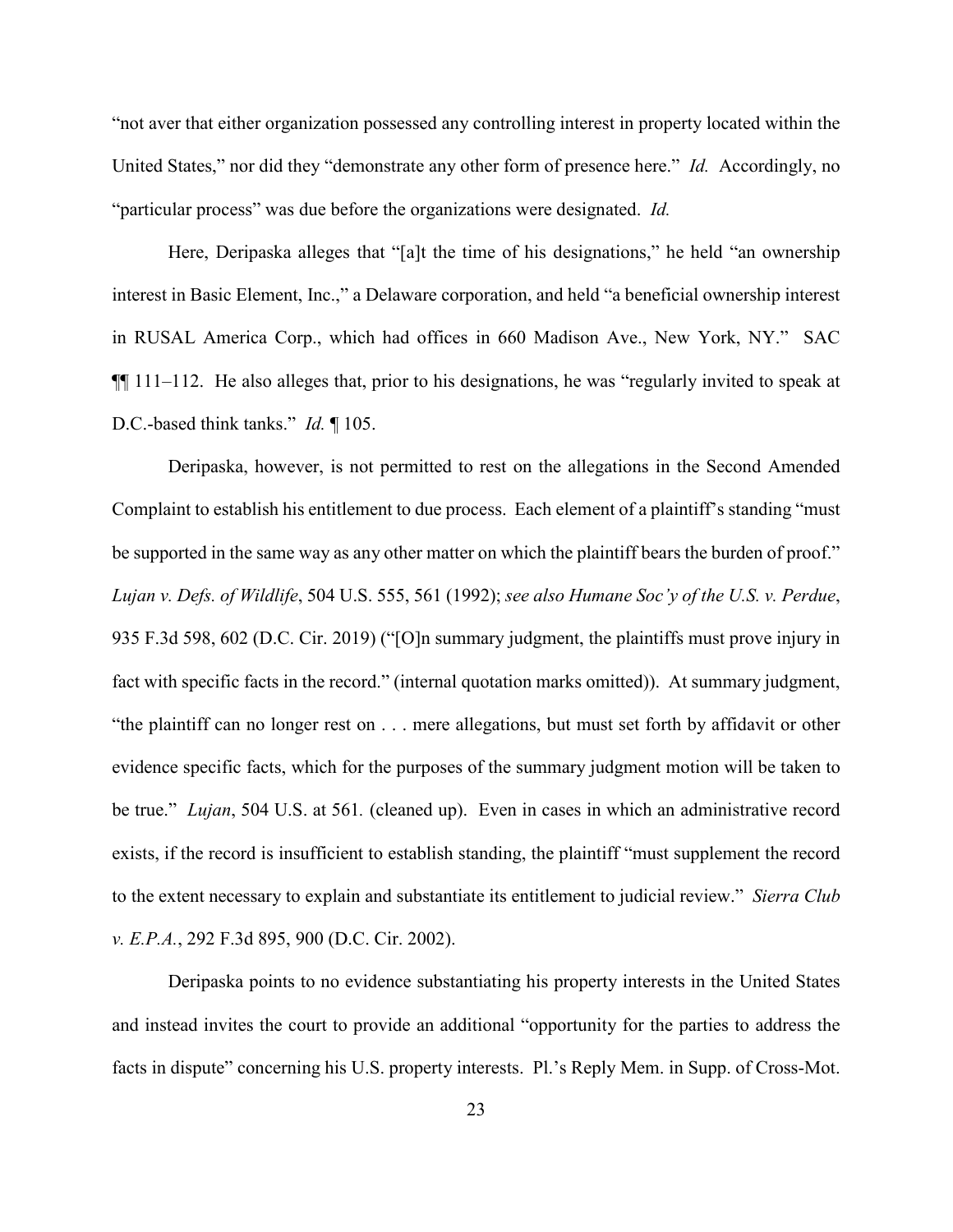for Summ. J., ECF No. 34 [hereinafter Pl.'s Reply], at 17. The D.C. Circuit, however, has made clear that Deripaska was obligated to "establish [his] standing by the submission of [his] arguments and any affidavits or other evidence appurtenant thereto at the first appropriate point in the review proceeding." *Sierra Club*, 292 F.3d at 900. Deripaska's belated request for a do-over in his reply brief simply comes too late. *See id.* Accordingly, the court concludes that, on this record, Deripaska lacks standing to pursue his due process challenge to his designations.

Even if the court were to consider Deripaska's due process claim on the merits, it would reject it. Deripaska has primarily argued that Defendants violated his due process rights by redacting classified information and providing him with insufficiently detailed summaries of some of the classified information that they relied on. *See* Pl.'s Br. at 34–37. The IEEPA, however, expressly contemplates that OFAC may rely on classified information and provides that it may submit that information "to the reviewing court ex parte and in camera." 50 U.S.C. § 1702(c). In light of the competing national security interests at play with classified information, the D.C. Circuit has squarely held that "due process require[s] the disclosure of *only* the unclassified portions of the administrative record."<sup>6</sup> *Holy Land Found. for Relief & Dev. v. Ashcroft*, 333 F.3d 156, 164 (D.C. Cir. 2003) (internal quotation marks omitted). Because Defendants provided Deripaska with the unclassified record *and* a summary of the classified record, due process would not have required OFAC to disclose any further information to Deripaska. *See Olenga*, 2020 WL 7024206, at \*11 ("OFAC has disclosed the unclassified portions of the administrative record and

l

<sup>6</sup> Deripaska reads the Ninth Circuit's decision in *Al Haramain Islamic Foundation, Inc. v. U.S. Department of Treasury*, 686 F.3d 965, 986 (9th Cir. 2012), to require OFAC to fully disclose each of the reasons for his designation. Consistent with the D.C. Circuit, however, the Ninth Circuit has "recognize[d] that disclosure may not always be possible" and that, "in some cases, the subject matter itself may be classified and cannot be revealed without implicating national security." *Id.* at 983; *People's Mojahedin Org. of Iran*, 327 F.3d at 1242 ("[D]ue process require[s] the disclosure of *only* the unclassified portions of the administrative record.").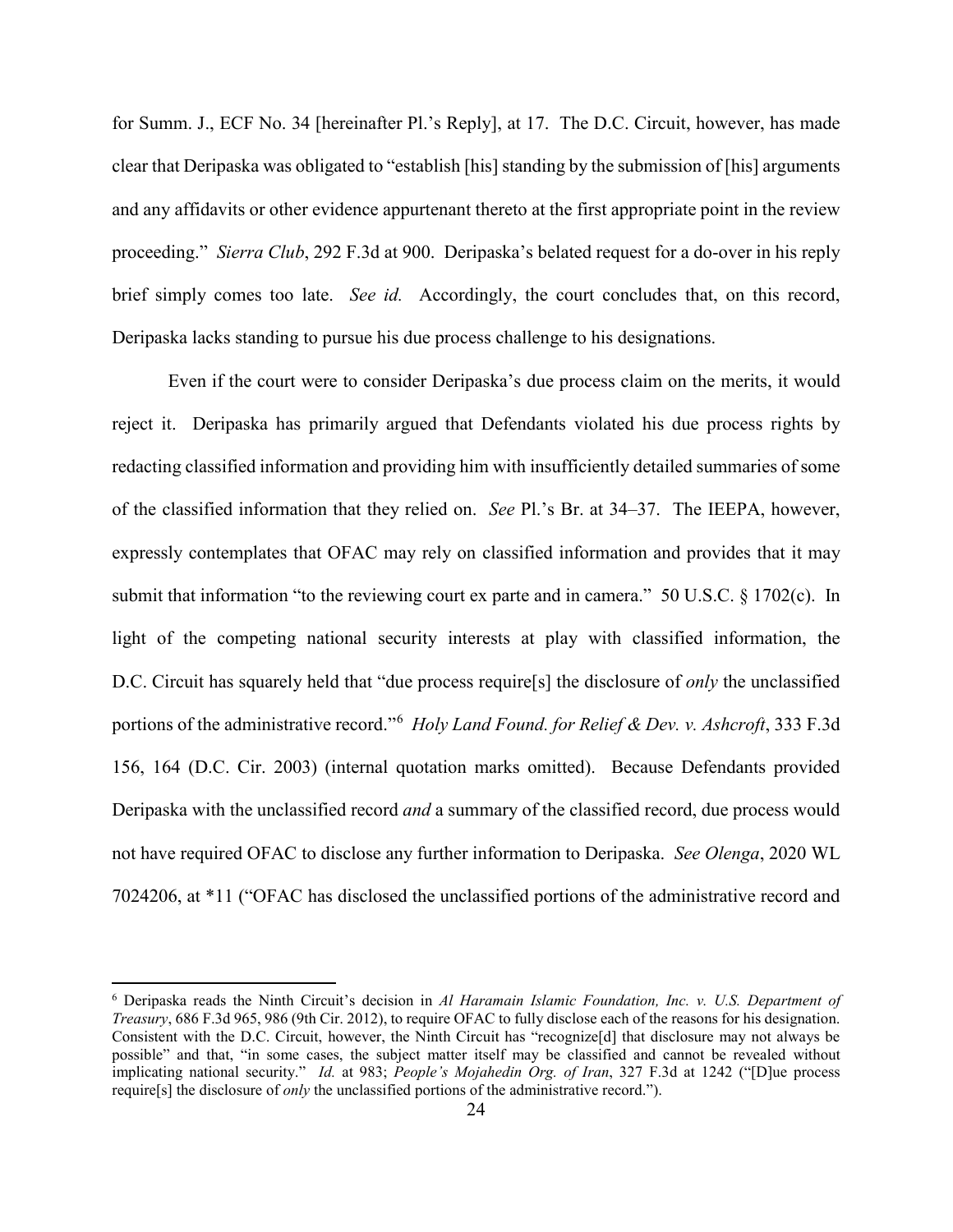unclassified summaries of the classified information, while submitting the classified portions for the Court's *ex parte* and *in camera* review. . . . Under *Holy Land*, that is all—and, indeed, more than—IEEPA and the Constitution require.").

# **D. Notice Under the APA**

Deripaska similarly claims that Defendants' redaction of portions of the Evidentiary Memorandum violates the APA's notice requirements. Pl.'s Br. at 41–42. The APA requires that an agency provide "a brief statement of the grounds" for its decision. 5 U.S.C. § 555(e). As the D.C. Circuit has explained, "nothing more than a 'brief statement' is necessary," and "the core requirement is that the agency explain why it chose to do what it did." *Tourus Records, Inc. v. DEA*, 259 F.3d 731, 737 (D.C. Cir. 2001) (internal quotation marks omitted). "The requirement of § 555(e) is modest," *Roelofs v. Sec'y of Air Force*, 628 F.2d 594, 601 (D.C. Cir. 1980), but a statement of reasoning "is indispensable to sound judicial review," *Amerijet Int'l, Inc. v. Pistole*, 753 F.3d 1343, 1350 (D.C. Cir. 2014).

The court has little difficulty finding that Defendants have satisfied their minimal burden of providing Deripaska with a brief statement of the grounds for their decision to block his assets and deny his delisting petition. With respect to Deripaska's designation under E.O. 13661, OFAC issued on April 6, 2018, the Special Designation and Blocking Memorandum, which identified Deripaska as an individual who met "one or more of the criteria for designation set forth in" E.O. 13661 and E.O. 13662. A.R. at 1. Defendants then produced an Evidentiary Memorandum supporting Deripaska's designation, which set forth OFAC's conclusions and identified evidence justifying the determination that Deripaska "has acted or purported to act for or on behalf of, directly or indirectly, a senior official of the Government of the Russian Federation, and operates in the energy sector of the Russian Federation economy." *Id*. at 7 (citations omitted). While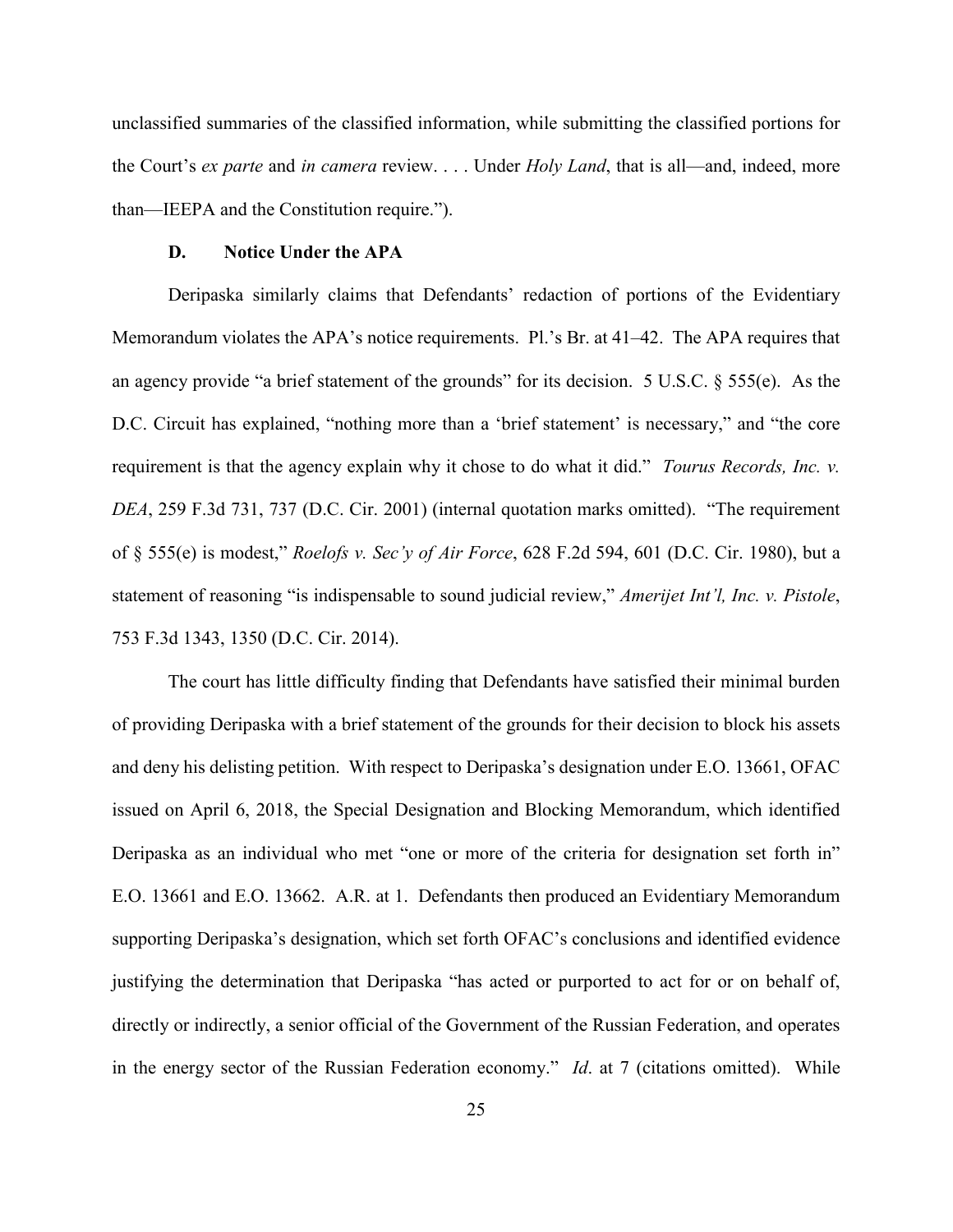classified portions of that Evidentiary Memorandum are redacted, Defendants also provided Deripaska with an unclassified summary of those findings. *See* Unclassified Summary. Plainly, Defendants have communicated the reasons for their decision to Deripaska in numerous ways.

Deripaska objects that OFAC must disclose the unclassified portions of the Evidentiary Memorandum, but it is telling that he has not marshalled a single case in support of this argument. As the court explained with respect to Deripaska's due process challenge, OFAC may rely on classified information and may submit that information "to the reviewing court ex parte and in camera." 50 U.S.C. § 1702(c). "The statute does not require OFAC to provide [Deripaska] the classified or law enforcement-privileged information supporting" its conclusion. *Sulemane v. Mnuchin*, No. 16-cv-1822 (TJK), 2019 WL 77428, at \*7 (D.D.C. Jan. 2, 2019).

With respect to Deripaska's delisting petition, Defendants provided Deripaska with an eleven-page Evidentiary Memorandum that explained the bases for its conclusion that he continued to meet the standard for designation. *See* A.R. at 158–69. The Evidentiary Memorandum responded to arguments Deripaska made in support of his delisting petition and explained why OFAC nonetheless considered designation to be appropriate. *See id.* The court is satisfied that Defendants have sufficiently explained their decision to Deripaska to meet the APA's notice requirement.

# **E. Section 241 Report**

Finally, Deripaska challenges his inclusion in a list of oligarchs in the Section 241 Report. In the Section 241 Report, the Secretary of the Treasury identified individuals as oligarchs if, "according to reliable public sources," they had "an estimated net worth of \$1 billion or more." Section 241 Report at 1. The Secretary concluded that Deripaska satisfied that criterion. While Deripaska appeared in the Section 241 Report and was subsequently designated under E.O. 13661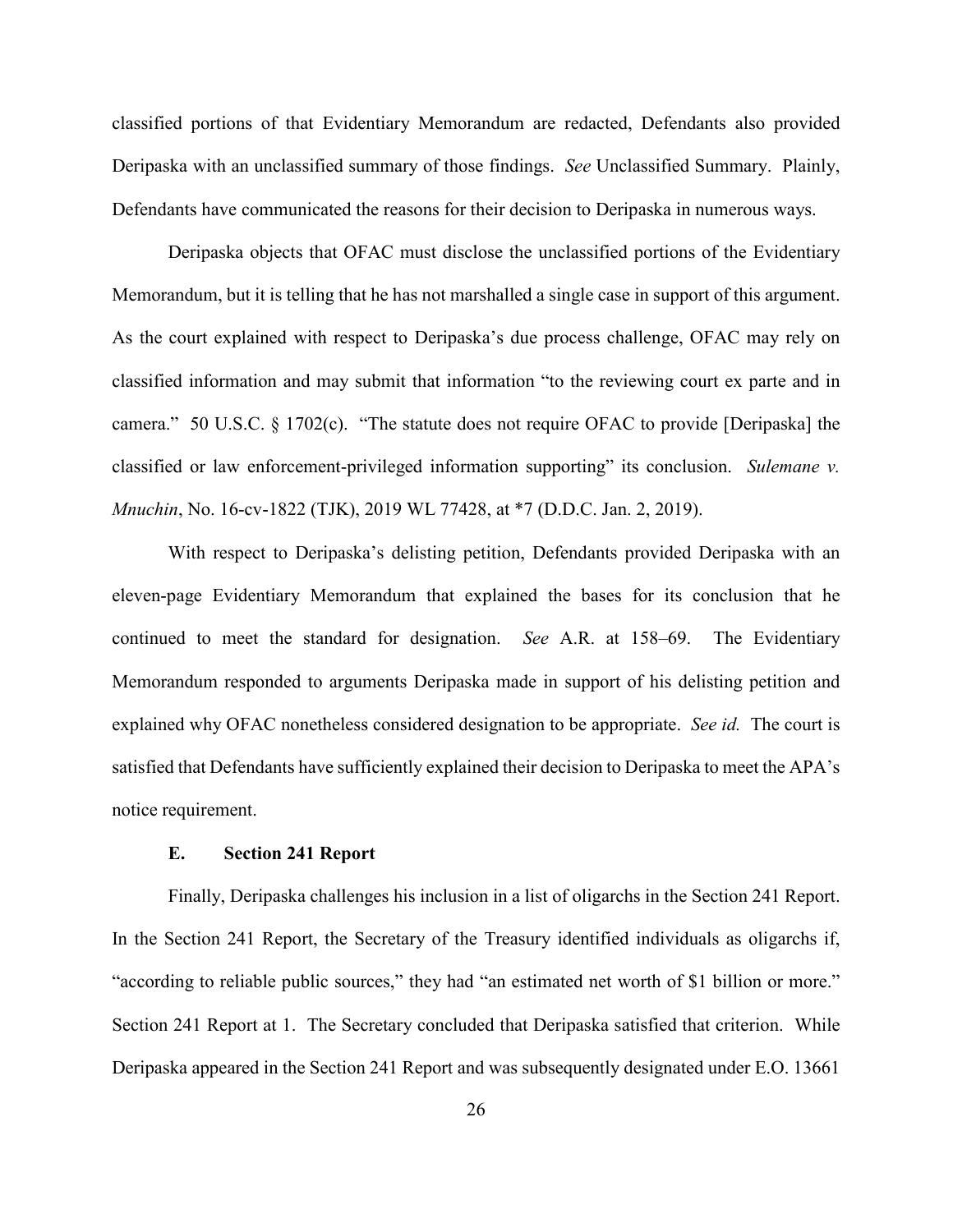and E.O. 13662, the Report explicitly states that it is "not a sanctions list, and the inclusion of individuals or entities in th[e] report . . . does not and in no way should be interpreted to impose sanctions on those individuals or entities." *Id.* at 2. Moreover, the Section 241 Report was expressly not a determination that the listed individuals met the criteria for sanctions, nor did it "imply, give rise to, or create any other restrictions, prohibitions, or limitations on dealings with such persons by either U.S. or foreign persons." *Id.*

Deripaska raises three challenges to his inclusion in the Section 241 Report.<sup>7</sup> First, he argues that the Secretary acted arbitrarily and capriciously by erroneously defining the term "oligarch" to focus solely on an individual's net worth as opposed to the individual's net worth *and* political ties to the Kremlin. Pl.'s Br. at 42–46. Second, he argues that Defendants violated the APA by failing to provide him with adequate notice of their decision to include him in the Section 241 Report. *Id.* at 53–55. Third and finally, Deripaska contends that the Section 241 Report violates his Fifth Amendment due process rights because he was not provided adequate notice of the reasons for his inclusion in the Section 241 Report or an opportunity to challenge his inclusion. *Id*. at 50–53.

### *1. Arbitrary and Capricious Challenge*

### a. Standing

l

Turning first to Deripaska's challenge that his inclusion in the Section 241 Report was arbitrary and capricious, the court must determine whether Deripaska has standing to bring such a claim. Defendants argue that Deripaska lacks standing to assert such a challenge because the Report did not cause his alleged injury. *See* Defs.' Reply at 30–33. The court agrees.

<sup>7</sup> In addition, the parties dispute whether Deripaska's objections to the Section 241 Report are justiciable because, according to Defendants, the Report is a nonreviewable congressional report. *See* Defs.' Reply at 28–30. Because the court concludes that Deripaska's challenges fail for other reasons, it does not reach this argument.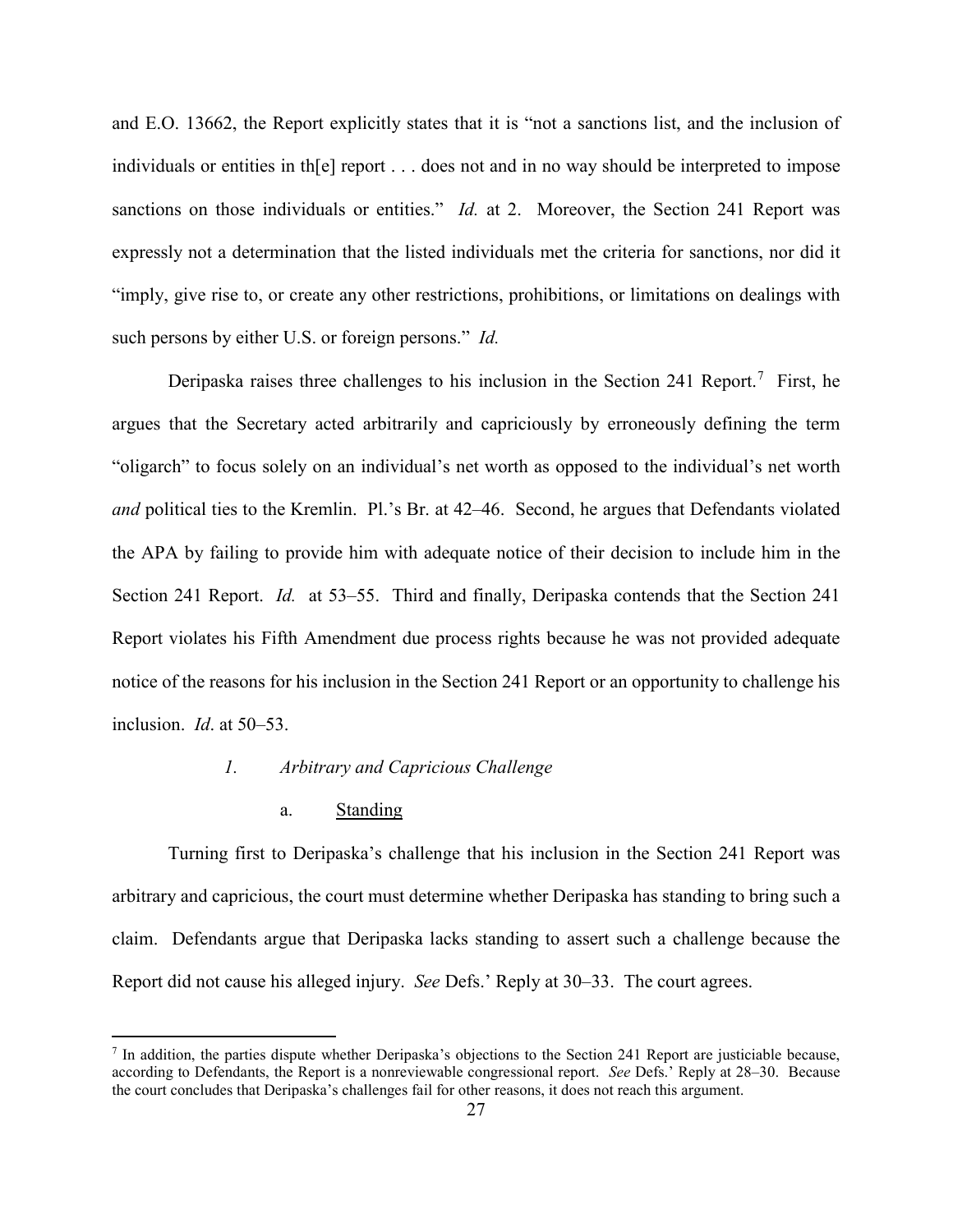Deripaska alleges that he has been injured because "foreign financial institutions terminated accounts held on behalf of Deripaska and his companies" due to his inclusion in the Section 241 Report and the banks' concomitant concern that he subsequently would be sanctioned. *See* Pl.'s Reply at 21–22. This injury "depend[s] on the conduct of a third party not before the court." *Competitive Enter. Inst. v. FCC*, 970 F.3d 372, 381 (D.C. Cir. 2020). While "standing is not precluded" where a party's injury depends on the conduct of a third party, "it is ordinarily substantially more difficult to establish." *Lujan*, 504 U.S. at 562 (internal quotation marks omitted). "The party invoking [the court's] jurisdiction must show that the third party will act in such manner as to produce causation and permit redressability of injury." *Competitive Enter. Inst.*, 970 F.3d at 381 (internal quotation marks omitted). Such a "theory of standing . . . '[can]not rest on mere speculation about the decisions of third parties"; it must "rel[y] instead on the predictable effect of Government action on the decisions of third parties.'" *Id.* (quoting *Dep't of Commerce v. New York*, 139 S. Ct. 2551, 2566 (2019)); *see also Renal Physicians Ass'n v. U.S. Dep't of Health & Hum. Servs.*, 489 F.3d 1267, 1275 (D.C. Cir. 2007) ("[S]tanding has been found where the record presented substantial evidence of a causal relationship between the government policy and the third-party conduct, leaving little doubt as to causation and the likelihood of redress." (internal quotation marks omitted)).

Deripaska cannot satisfy this standard because he has failed to produce any evidence that the third-party banks' decisions to terminate his accounts were a "predictable effect," *Competitive Enter. Inst.*, 970 F.3d at 381 (internal quotation marks omitted), of his inclusion in the Section 241 Report. The Section 241 Report repeatedly disclaims that "[i]nclusion in this report . . . does not constitute the determination by any agency that any of those individuals or entities meet the criteria for designation under any sanctions program" and clarifies that mere designation as an oligarch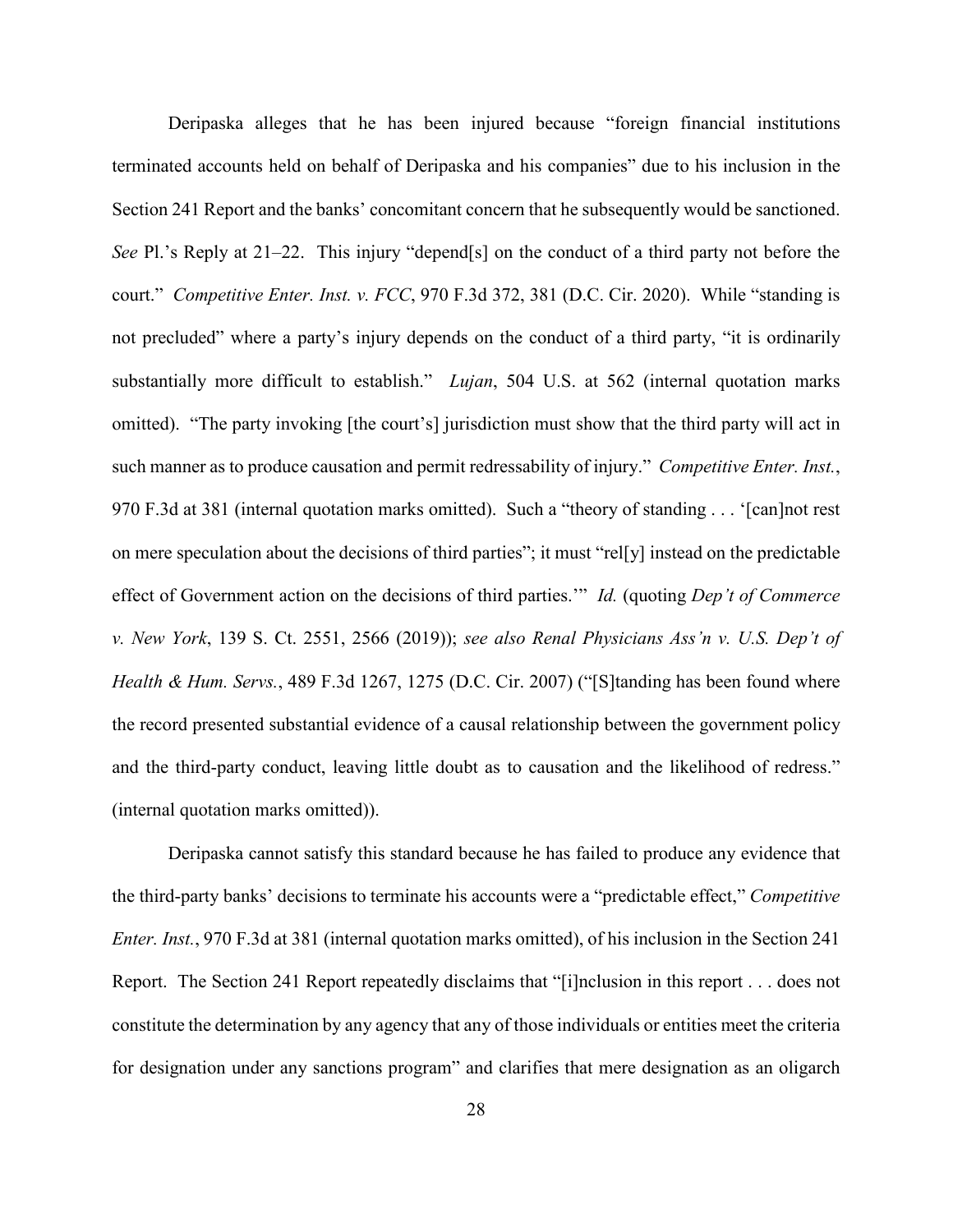does not "indicate that the U.S. Government has information about the individual's involvement in malign activities." Section 241 Report at 2. It further states that it should not be read to "imply, give rise to, or create any other restrictions, prohibitions, or limitations on dealings with such persons by either U.S. or foreign persons." *Id.* In light of such conspicuous disclaimers that inclusion in the Section 241 Report did not portend sanctions against an individual, Deripaska must come forth with evidence that it was predictable that financial institutions would nonetheless presume that individuals listed in the Section 241 Report would be sanctioned forthwith. But Deripaska has not done so. In fact, he has presented no evidence at all to support such a causal connection. The court is therefore left to speculate as to how financial institutions can be expected to respond to an individual's appearance on the Section 241 Report. This is insufficient to establish standing.

What's more, Deripaska has given the court no basis on which to conclude that his injury is redressable—that is, that the financial institutions would re-open his accounts if his name were removed from the Section 241 Report. *See Nat'l Wrestling Coaches Ass'n v. Dep't of Educ.*, 366 F.3d 930, 939 (D.C. Cir. 2004) (finding plaintiffs lacked standing where they "offer[ed] nothing to substantiate their assertion that a decision from the court vacating" agency action would alter the behavior of third parties), *abrogated on other grounds by Trudeau v. FTC*, 456 F.3d 178 (D.C. Cir. 2006). In fact, there is every reason to believe that the financial institutions would not re-open Deripaska's bank accounts: regardless of whether he is expunged from the Section 241 Report, Deripaska's assets have been blocked pursuant to E.O. 13661 and E.O. 13662.

Because Deripaska's claimed injury resulted from third parties as to whom he has provided no evidence to support causation or redressability, he lacks standing to challenge his inclusion in the Section 241 Report.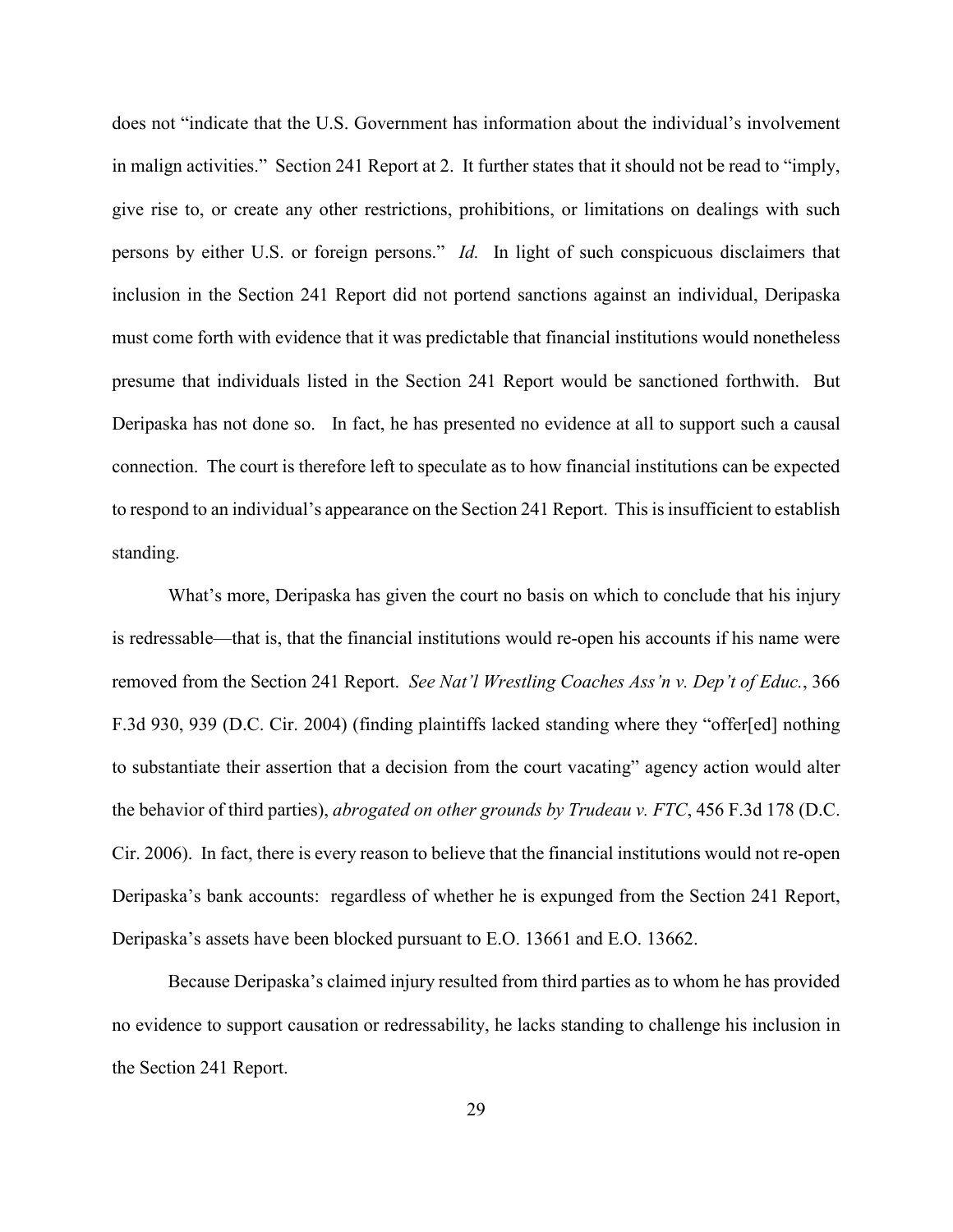# b. Final agency action

Defendants also argue that even if Deripaska did have standing to challenge his inclusion in the Section 241 Report, the court could not review his challenge because the Section 241 Report does not constitute final agency action. Defs.' Br. at 38–39. The court agrees.

"An agency action is deemed final if it is definitive and has a direct and immediate effect on the day-to-day business of the party challenging the agency action." *Reliable Auto. Sprinkler Co. v. Consumer Prod. Safety Comm'n*, 324 F.3d 726, 731 (D.C. Cir. 2003) (cleaned up). Final agency "action must be one by which rights or obligations have been determined, or from which legal consequences will flow." *Bennett v. Spear*, 520 U.S. 154, 178 (1997) (internal quotation marks omitted).

Deripaska has failed to show that the Section 241 Report determined any rights or obligations or had any legal consequences. He argues that the Section 241 Report had legal consequences because it identified him as an oligarch and ultimately led to his designation under E.O. 13661. Pl.'s Br. at 48–51. Yet the Section 241 Report disclaims any such effects. First, appearing on the list itself had no legal consequences: the Section 241 Report states, "[T]he inclusion of individuals or entities in this report, its appendices, or its classified annexes does not, in and of itself, imply, give rise to, or create any other restrictions, prohibitions, or limitations on dealings with such persons by either U.S. or foreign persons." Section 241 Report at 2. Second, the Section 241 Report was patently "not a sanctions list," and an individual's inclusion in the Report did "not and in no way should be interpreted to impose sanctions" on that individual. *Id.* 

Deripaska urges the court to blur the line between the Section 241 Report and sanctions pursuant to E.O. 13661, arguing that the Section 241 Report effectively was a sanctions list because both Congress and the Secretary viewed the Section 241 Report as a precursor to formal sanctions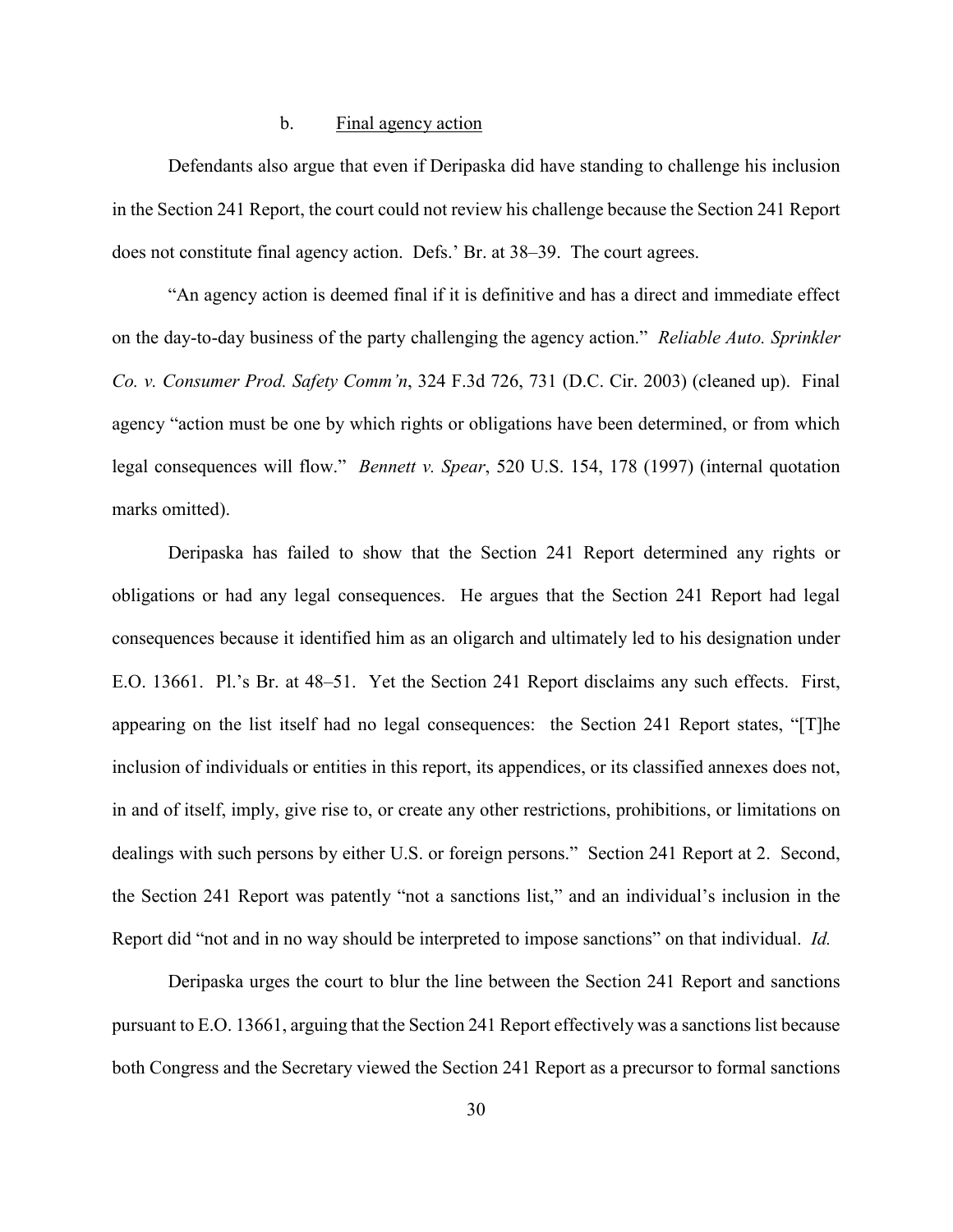and the Secretary expressly referred to the Report when announcing sanctions under the executive orders. *See* Pl.'s Br. at 50. But Deripaska's effort to muddle these different regimes cannot overcome the fact that the Section 241 Report explicitly stated that it was not a determination that any individual met "the criteria for designation under any sanctions program." Section 241 Report at 2. Indeed, Defendants represent that of the more than 100 individuals and entities appearing on the Section 241 Report, only a "small number of other individuals" were subsequently designated pursuant to E.O. 13661 and E.O. 13662. Defs.' Reply at 32. This suggests that there was not a one-to-one relationship between an individual appearing on the Section 241 Report and being designated for sanctions. Accordingly, the court concludes that the Section 241 Report did not constitute final agency action, and thus is not reviewable. *See Franklin v. Massachusetts*, 505 U.S. 788, 798 (1992) (finding census report was not final agency action because it "carrie[d] no direct consequences" and "serve[d] more like a tentative recommendation than a final and binding determination").

# *2. APA Notice Requirements*

Deripaska also challenges his listing in the Section 241 Report under the APA on the procedural ground that he was not provided adequate notice of the reasons for his inclusion or an opportunity to challenge it. Pl.'s Br. at 51–53. Once again, however, Deripaska lacks standing to bring such a challenge.

Deripaska asserts a procedural injury, as to which the "imminence and redressability requirements" are "relax[ed]." *Ctr. for L. & Educ. v. Dep't of Educ.*, 396 F.3d 1152, 1159 (D.C. Cir. 2005). Nonetheless, a "procedural-rights plaintiff must still satisfy the general requirements of the constitutional standards of particularized injury and causation." *Id.* The plaintiff must then demonstrate that the "challenged act is substantially probable to cause the demonstrated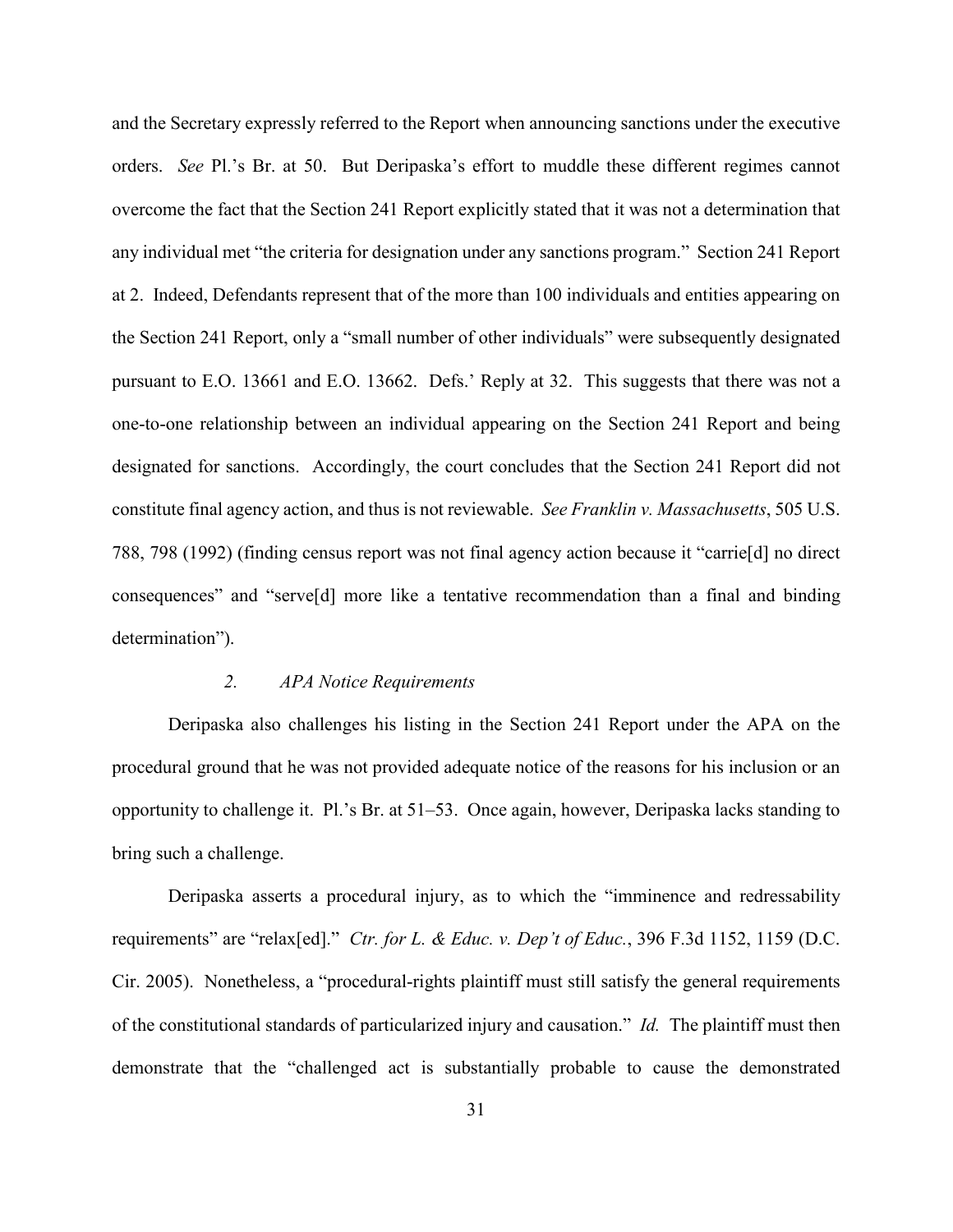particularized injury." *Fla. Audubon Soc'y v. Bentsen*, 94 F.3d 658, 666 (D.C. Cir. 1996); *see also WildEarth Guardians v. Jewell*, 738 F.3d 298, 305 (D.C. Cir. 2013) ("A procedural injury claim therefore must be tethered to some concrete interest adversely affected by the procedural deprivation.").

Assuming for argument's sake that Deripaska has a procedural right that has been violated, he has not adequately proven that Defendants' violation of his procedural rights caused his particularized injury. Recall that Deripaska asserts as his concrete injury the closure of his bank accounts by third-party financial institutions. Deripaska asks this court to presume that, even though the Section 241 Report expressly does not have any bearing on an individual's qualification for sanctions, third-party financial institutions would understand the Section 241 Report to constitute evidence that the individual will be imminently sanctioned and thus would necessarily terminate the individual's bank accounts. The problem with that causal chain is that Deripaska has not offered *any* facts or evidence to "bridge the uncertain ground found in [this] causal path," which "rests on the independent acts of third parties," *Fla. Audubon Soc'y*, 94 F.3d at 670. Particularly at the summary judgment stage, this is fatal to Deripaska's showing of standing.

### *3. Due Process Challenge*

Finally, Deripaska argues that his inclusion in the Section 241 Report violates his due process rights because he was not provided notice and an opportunity to challenge his inclusion in the Report. Pl.'s Br. at 51–53. Deripaska claims that this resulted in not only harm to his reputation, but also "immediate harm to his economic interests, as banks closed his or his companies' accounts in direct response to his identification in the Section 241 Report." *Id.* at 53.

As the court has already held, Deripaska has not established sufficient contacts with the United States to invoke the protections of the Due Process Clause. *See supra* section III.C. But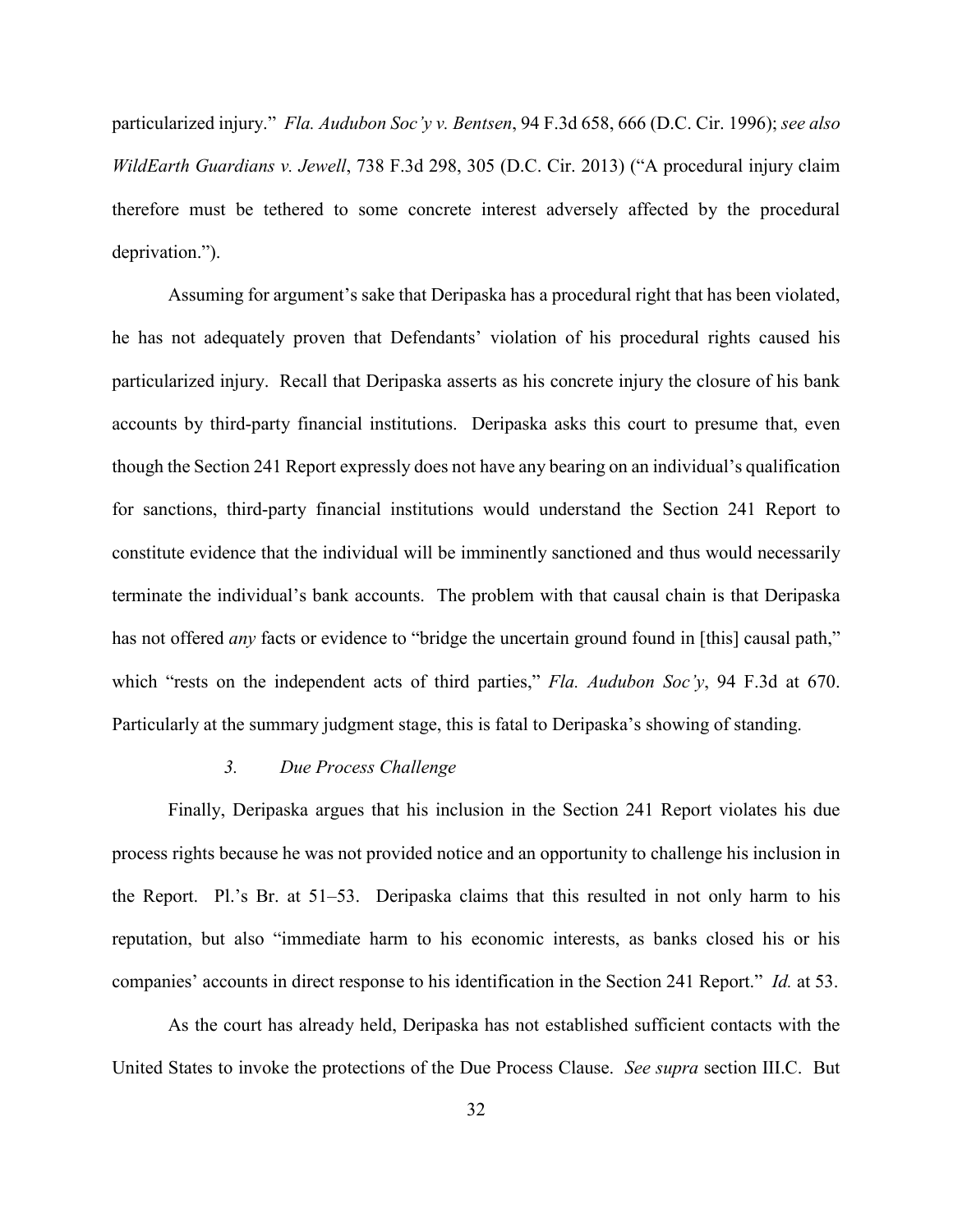even if Deripaska did have due process rights, his claim would fail because the reputational harms and closure of his bank accounts purportedly caused by his inclusion in the Section 241 Report are not the type of deprivations that fall within the Clause's coverage.

Deripaska has asserted a "consequential" injury—that is, his injury does not result from Defendants "extinguishing or modifying a right recognized by state law," but instead arises from a claim that Defendants' actions have so stigmatized him as to deprive him of a property interest. *See Gen. Elec. Co. v. Jackson*, 610 F.3d 110, 119–20 (D.C. Cir. 2010) (cleaned up). As a rule, harm to "reputation alone, apart from some more tangible interests," is not "by itself sufficient to invoke the procedural protection of the Due Process Clause." *Paul v. Davis*, 424 U.S. 693, 701 (1976). In addition to establishing that he faces a stigma from the Section 241 Report, Deripaska must prove that either "(1) the government has deprived [him] of some benefit to which [he has] a legal right . . . or (2) the government-imposed stigma is so severe that it broadly precludes" him from pursuing his chosen business. *Gen. Elec. Co.*, 610 F.3d at 121. Put differently, Deripaska must establish that the government-imposed stigma "involve[d] some tangible change of status vis-à-vis the government." *Doe v. U.S. Dep't of Justice*, 753 F.2d 1092, 1108–09 (D.C. Cir. 1985).

He fails to do so. Deripaska has not shown that he had a protected right to maintain the bank accounts he alleges were closed or that he is precluded from pursuing his chosen business or banking relationships as a result of his Section 241 Report listing. *See Gen. Elec. Co.*, 610 F.3d at 121. Deripaska thus has not identified a sufficient tangible interest protected by the Due Process Clause. His due process claim therefore fails.